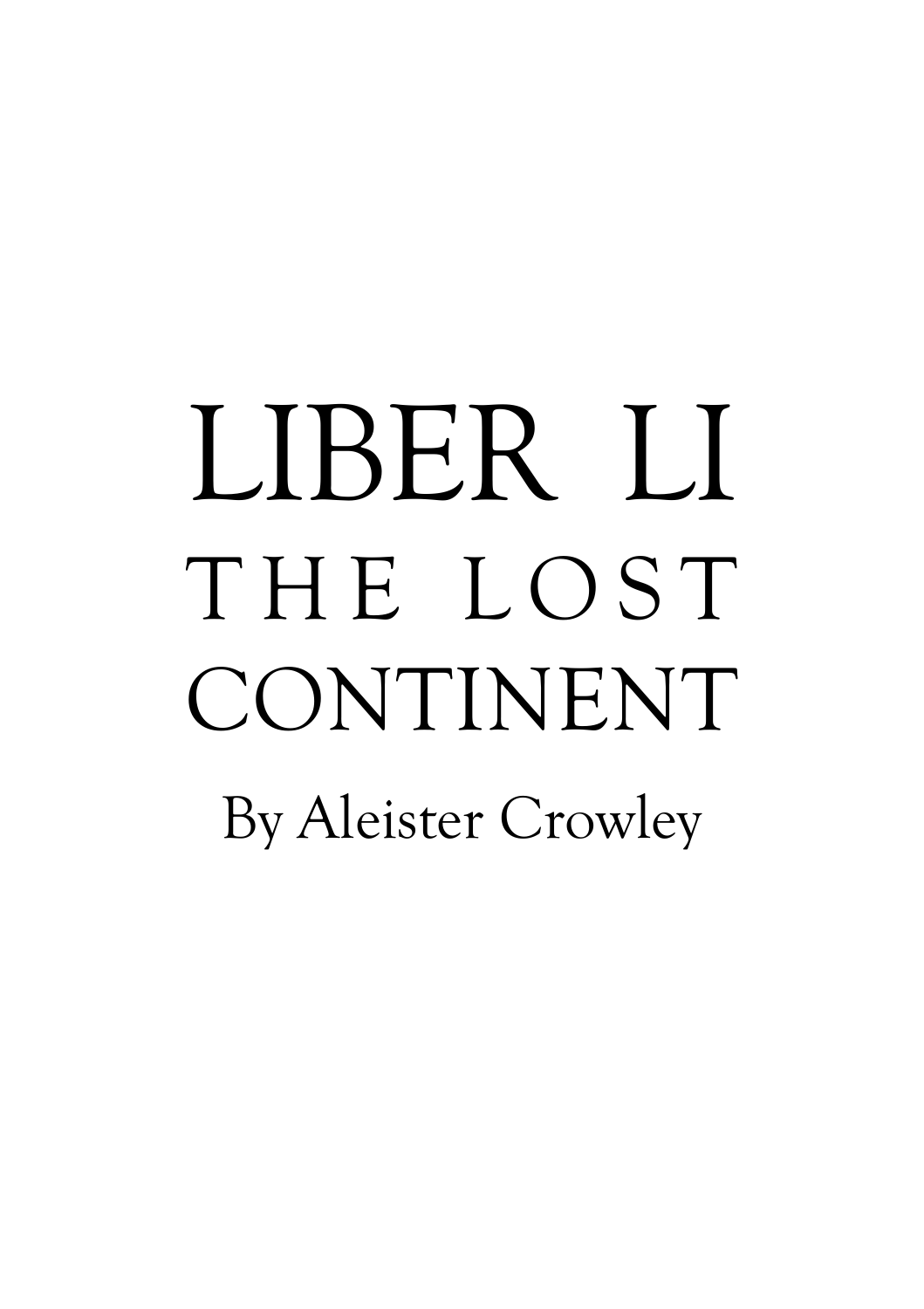LIBER LI. THE LOST CONTINENT. An account of the Continent of Atlantis: the manners and customs, magical rites and opinions of its people, together with a true account of the catastrophe, so called, which ended in its disappearance.

#### *The Blue Equinox*.

Numerous other poems, essays and short stories were written during this summer [1913]. In particular there is a sort of novel, *The Lost Continent*, purporting to give an account of the civilization of Atlantis. I sometimes feel that this lacks artistic unity. At times it is a fantastic rhapsody describing my ideals of Utopian society; but some passages are a satire on the conditions of our existing civilization, while others convey hints of certain profound magical secrets, or anticipations of discoveries in science.

*The Confessions of Aleister Crowley.*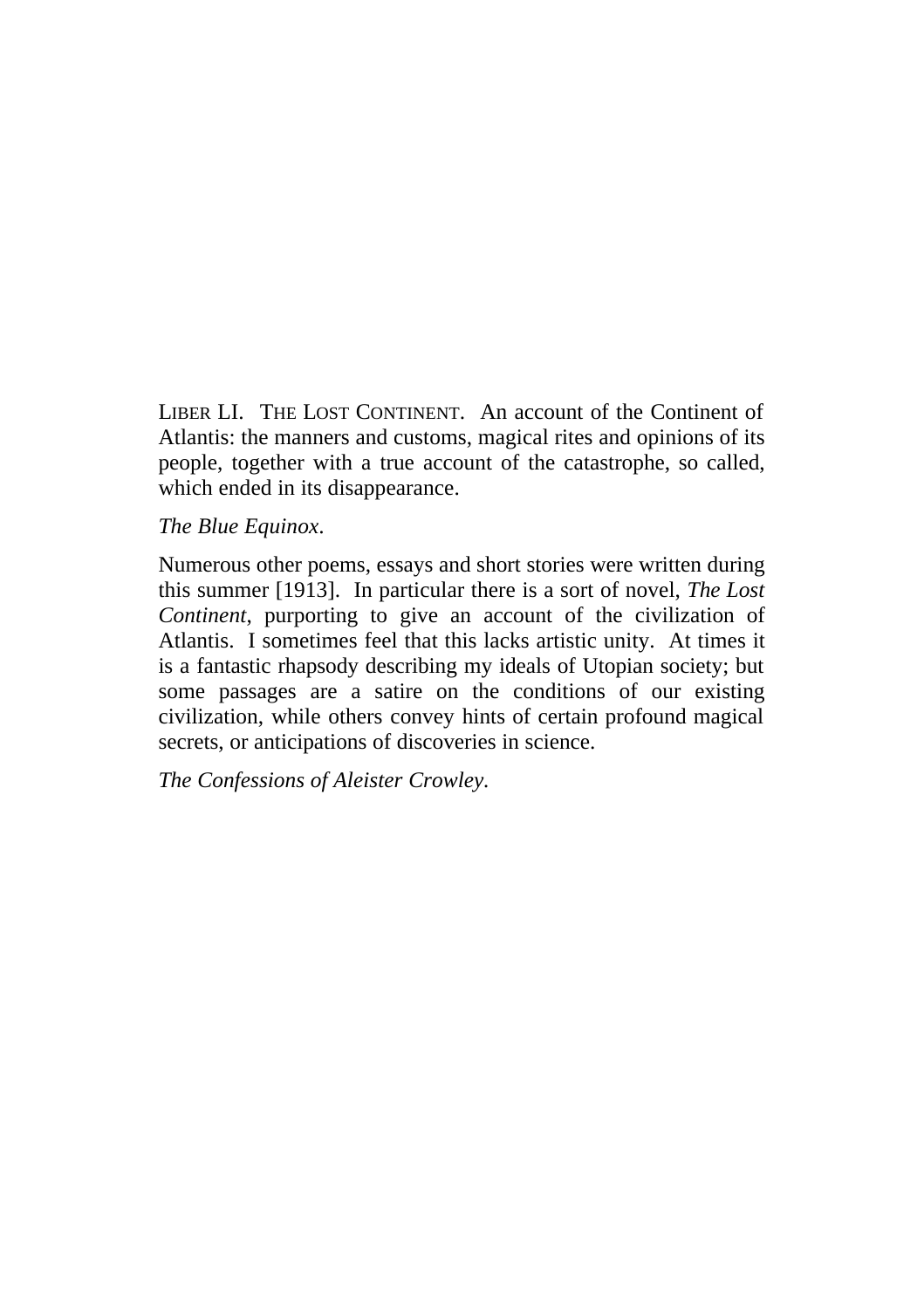# LIBER LI THE LOST CONTINENT

Last year I was chosen to succeed the venerable  $K_{\text{max}} = Z_{\text{max}}$  who had it in his mind to die, that is, to join Them in Venus, as one of the Seven Heirs of Atlantis, and I have been appointed to declare, so far as may be found possible, the truth about that mysterious lost land. Of course no more than one seventh of the wisdom is ever confided to any one of the Seven, and the Seven meet in council but once in every thirty-three years, but its preservation is guaranteed by the interlocked systems of "dreaming true" and of "preparation by antimony." The former almost explains itself; the latter is almost inconceivable to normal men. Its essence is to train a man to be anything by training him to be its opposite. At the end of anything, think they, it turns out to be its opposite, and that opposite is thus mastered without having been soiled by the labours of the student, and without the false impressions of early learning left upon his mind.

I myself, for example, had unknowingly been trained to record these observations by the life of a butterfly. All my impressions come clear on the soft wax of my brain; I had never worried because the scratch on the wax in no way resembled the sound it represented. In other words, I observed perfectly because I never knew that I was observing. So, if you pay sufficient attention to your heart, you will make it palpitate.

I accordingly proceed to a description of the country.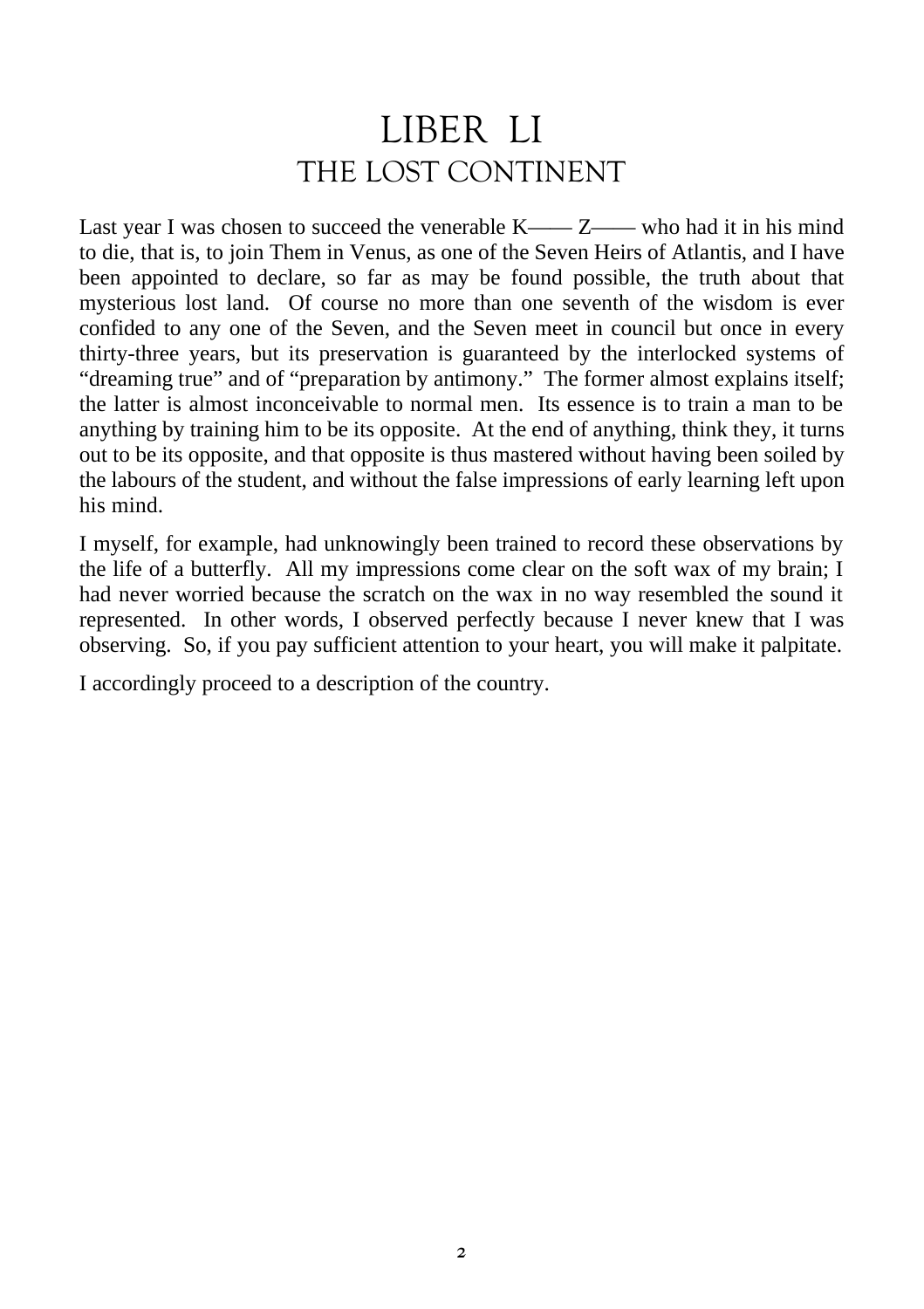#### OF THE PLAINS BENEATH ATLAS, AND THE SERVILE RACE\*

Atlas is the true name of this archipelago—continent is an altogether false term, for every "house" or mountain peak was cut from its fellows by natural, though often very narrow, waterways. The African Atlas is a mere offshoot of the range. It was the true Atlas that supported the ancient world by its moral and magical strength, and hence the name of the fabled globe-bearer. The root is the Lemurian: *Tla*, or *Tlas*, black, for reasons which will appear in due course. "A" is the feminine prefix, derived from the shape of the mouth when uttering the sound. "Black woman" is therefore as near a translation as one can give in English; the Latin has a closer equivalent.

The mountains are cut off, not only from each other by the channels of the sea, but from the plains at their feet by cliffs natural or artificial smoothed and undercut for at least thirty feet on every side, in order to make access impossible.

These plains had been made flat by generations of labour. Vines and fruit-trees growing only on the upper slopes, they were devoted principally to corn, and to grass pastures for the amphibian herds of Atlas. This corn was of a kind now unknown, flourishing in sea-water, and the periodical flood-tides served the same purpose as the Nile in Egypt. Enormous floating stages of spongy rock—no trees of any kind grew anywhere on the plains, so wood was unknown—supported the villages. These were inhabited by a type of man similar to the modern Caucasian race. They were not permitted to use any of the food of their masters, neither the corn, nor the vast supplies of shell-fish, but were fed by what they called "bread from heaven", which indeed came down from the mountains, being the whole of their refuse of every kind. The whole population was put to perpetual hard labour. The young and active tended the amphibians, grew the corn, collected the shell-fish, gathered the "bread from heaven" for their elders, and were compelled to reproduce their kind. At twenty they were considered strong enough for the factory, where they worked in gangs on a machine combining the features of our pump and treadmill for 16 hours of the twentyfour. This machine supplied Atlas with its "ZRO"<sup>†</sup> or 'power', of which I shall speak presently. Any worker showing even temporary weakness was transferred to the phosphorus factory, where he was sure to die within a few months. Phosphorus was a prime necessity of Atlas; however, it was not used in its red or yellow forms, but in a third allotrope, a blue-black or rather violet-black substance, only known in powder finer than precipitated gold, harder than diamond, eleven times heavier than yellow phosphorus, quite incombustible, and so shockingly poisonous that, in spite of every precaution, an ounce of it cost the lives (on an average) of some two hundred and fifty men. Of its properties I shall speak later.

 $\overline{a}$ 

There were four (some say five) distinct races, each having several sub-races. But the main characteristics were the same. Some allege the Portuguese and the English to be survivals of this or kindred stock.

<sup>†</sup> Or *Zra'a*. The ZR is drawled slowly; then the lips are suddenly curled back in a sneering snarl, and the vowel sharply and forcibly uttered. It is disputed whether this word is connected with the Sanskrit *Sri*, holy.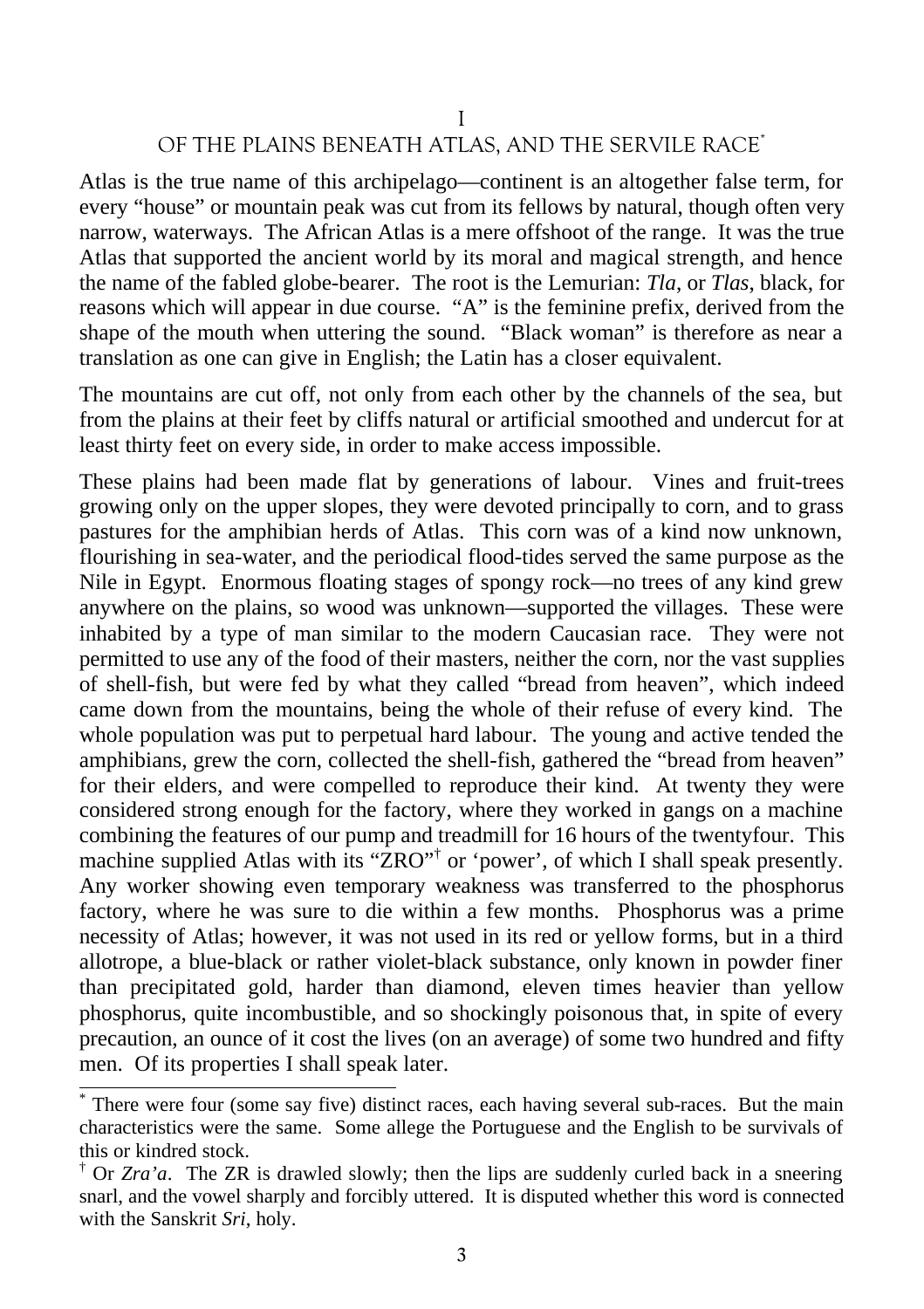The people were left in utmost slavery and ignorance by the wise counsel of the first of the philosophers of Atlas, who had written: An empty brain is a threat to Society. He had consequently instituted a system of mental culture, comprising two parts:

- 1. As basis, a mass of useless disconnected facts.
- 2. A superstructure of lies.

.

Part 1 was compulsory; the people then took Part 2 without protest.<sup>\*</sup> The language of the plains was simple but profuse. They had few nouns and fewer verbs. "To work again" (there was no word for "to work" simply), "to sleep again", "to eat again", "to break the law" (no word for "to break the law again"), "to come from without", "to find light" (*i.e.* to go to the phosphorus factory) were almost the only verbs used by adults. The young men and women had a verb-language yet simpler, and of degraded coarseness. All had, however, an extraordinary wealth of adjectives, most of them meaningless, as attached to no noun ideas, and a great quantity of abstract nouns such as "Liberty", "Progress", without which no refined inhabitant would consider a sentence complete. He would introduce them into a discussion on the most material subjects. "The immoral snub-nose", "unprogressive teeth", "lascivious music", "reactionary eyebrows"—such were phrases familiar to all. "To eat again, to sleep again, to work again, to find the light—that is Liberty, that is Progress" was a proverb common in every mouth.

The religion of the people was Protestant Christianity in all essentials, but with an even closer dependence upon God. They asserted its formulæ, without attaching any meaning to the words, in a manner both reverent and passionate. Sexual life was entirely forbidden to the workers, a single breach implying relegation to the phosphorus works.

In every field was (however) an enormous tablet of rock, carved on one side with a representation of the three stages of life: the fields, the labour mill, the phosphorus factory; and on the other side with these words: To enter Atlas, fly. Beneath this an elaborate series of graphic pictures showed how to acquire the art of flying. During all the generations of Atlas, not one man had been known to take advantage of these instructions.

The principal fear of the populace was a variation of any kind from routine. For any such the people had one word only, though this word changed is annoation in different centuries. "Witchraft", "Heresy", "Madness", "Bad form", "Sex-perversion", "Black Magic" were its principal shapes in the last four thousand years of the dominion of Atlas.

Sneezing, idleness, smiling, were regarded as premonitory. Any cessation from speech, even for a moment to take breath, was considered highly dangerous. The wish to be alone was worse than all; the delinquent would be seized by his fellows, and either killed outright or thrust into the compound of the phosphorus factory, from which there was no escape.

<sup>\*</sup> The same danger to society in our own time has been forseen, and an identical remedy discovered and applied in compulsory education and cheap newspapers.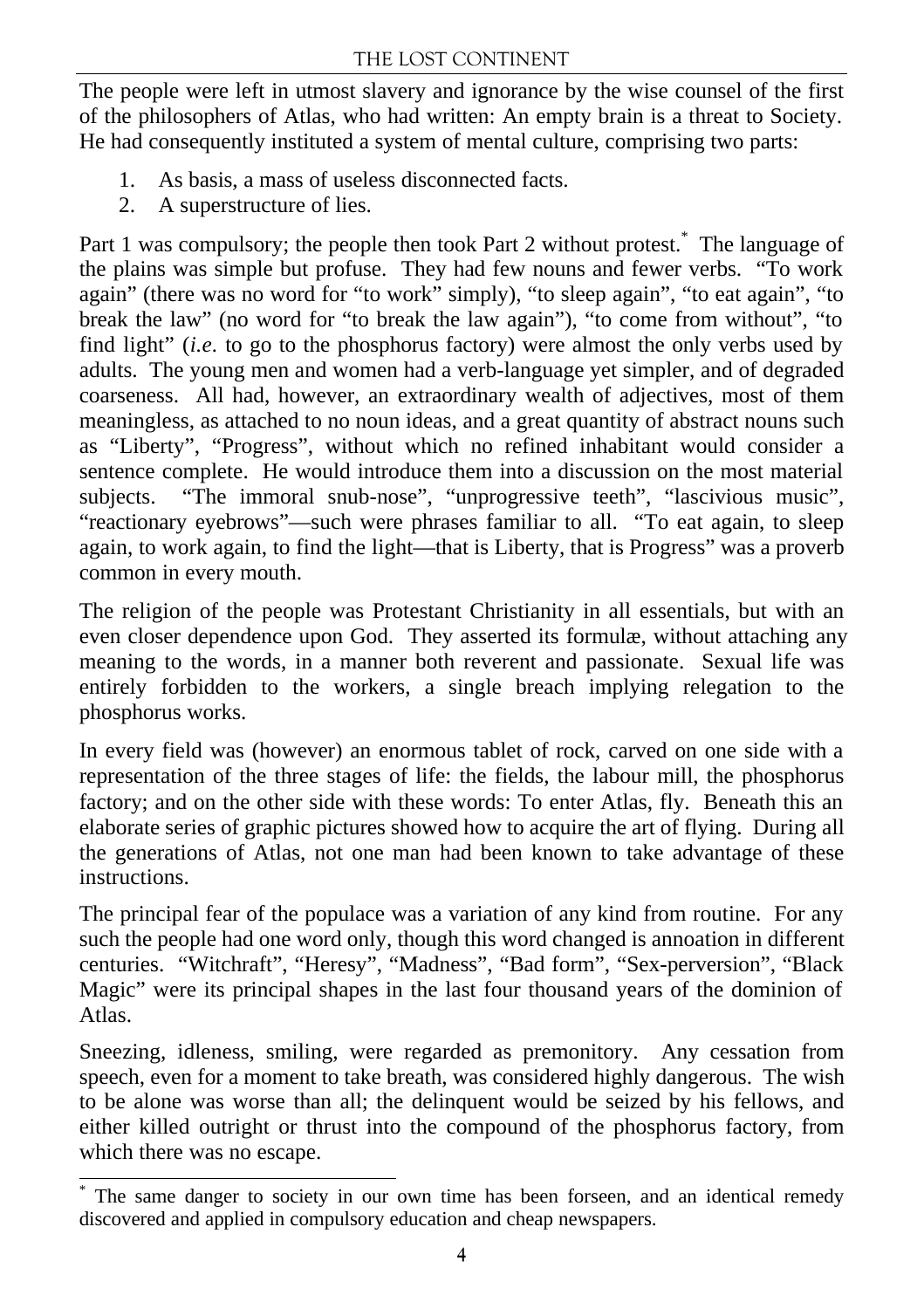#### LIBER LI

The habits of the people were incredibly disgusting. Their principle relaxations were art, music and the drama, in which they could show achievement hardly inferior to that of Henry Arthur Jones, Pinero, Lehar, George Dance, Luke Fildes and Thomas Sidney Cooper.

Of medicine they were happily ignorant. The outdoor life in that equable climate bred strong youths and maidens, and the first symptom of illness in a worker was held to impair his efficiency and qualify him for the phosphorus factory. Wages were permanently high, and as there were no merchants even of alcohol, whose use was forbidden, every man saved all his earnings, and died rich. At his death his savings went back into the community. Taxation was consequently unnecessary. Clothes were unnecessary and unknown, and the 'bread from heaven' was the 'free gift of God'. The dead were thrown to the amphibians. Each man built his own shelter of the rough stone sponge which abounded. The word 'house' was used only in Atlas; the servile race called its huts 'Hhoklost' (equivalent to the English word 'home'). Discontent was absolutely unknown. It had not been considered necessary to prohibit traffic with foreign countries, as the inhabitants of such were esteemed barbarians. Had a ship landed men, they would have been murdered to a man, supposing that Atlas had permitted any approach to its shores. That it hindered such, and by infallible means, was due to other considerations, whose nature will form the subject of a subsequent chapter.

This then is the nature of the plains beneath Atlas, and the character of the servile race.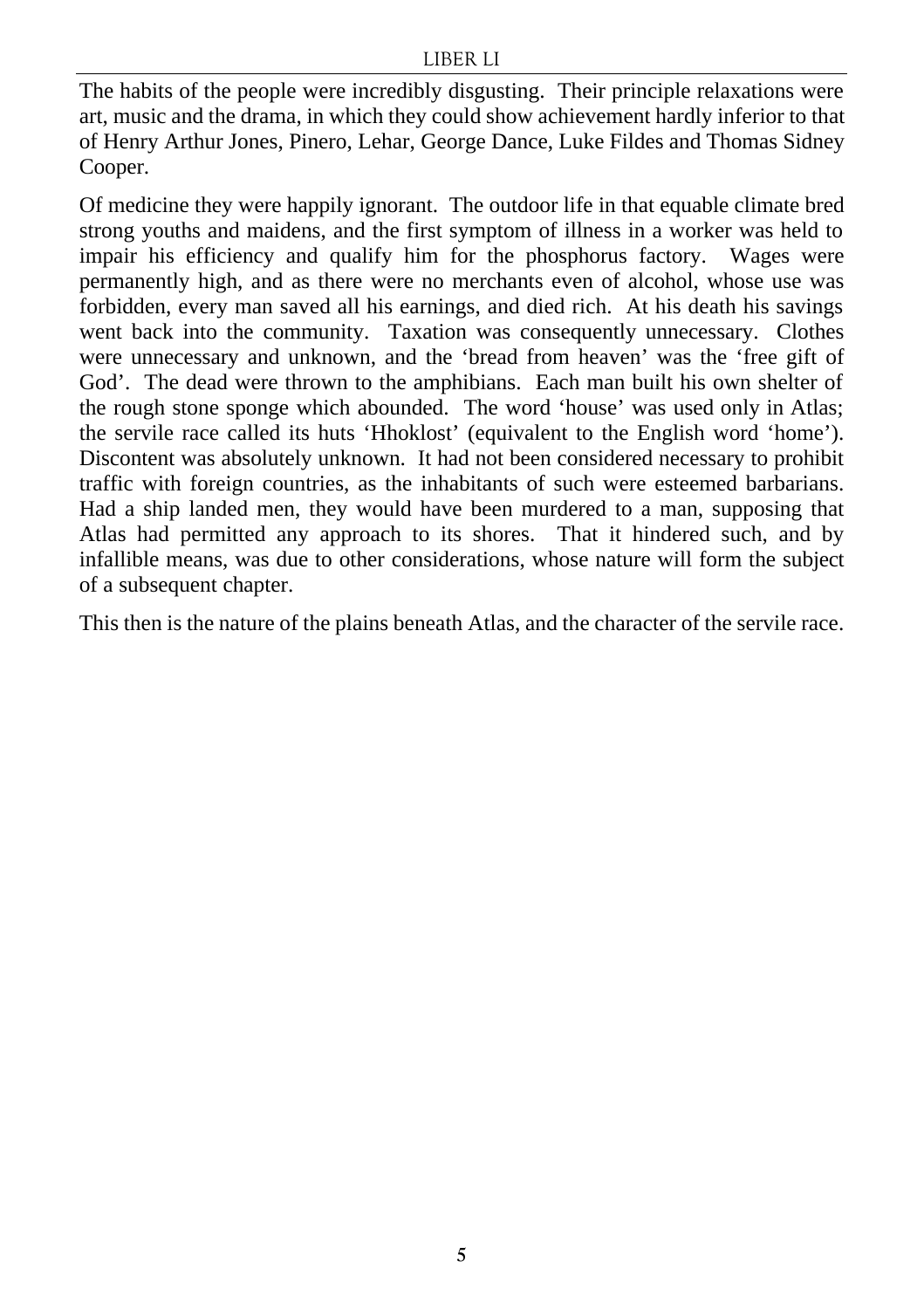# II OF THE RACE OF ATLAS

In the city or 'house' which was formed from the crest of every mountain, dwelt a race not greatly superior in height to our own, but of vaster frame. The bulk and strength of the bear is not inappropriate as a simile for the lower classes; the higher had the enormous chest and shoulders and the lean haunches of the lion. This strength gave an infallible beauty, made monstrous by their most inexorable law, that every child who developed no special feature in the first seven years should be sacrificed to the Gods. This special feature might be a nose of prodigious size, hands and wrists of gigantic strength, a gorilla jaw, an elephant ear—or any of these might entitle its owner to life: for in all such variations from the normal they perceived the possibility of a development of the race. Men and women were hairy as the ourang-outang, and all were closely shaven from head to feet. It had been found that this practice developed tactile sensibility. It was also done in reverence to the 'Living Atla', of whom more in its place.

The lower class was few in number. Its function was to superintend the servile race, to bring the food of the children to the banqueting-hall, to remove the same, to attend to the disposition of the 'light-screens', to ensure the continuance of the race by the begetting, bearing and nourishing of the children.

The priestly class was concerned with the further preparation of the *Zro* supplied by the labour mills, and its impregnation with phosphorus. This class had much leisure for 'work', a subject to be explained later.

The High Priests and High Priestesses were restricted in number to eleven times thirty-three in any one 'house'. To them were entrusted the final secrets of Atlas, and to them was confided the conduct of the experiments in which every will was bound  $up.$ <sup>†</sup>

The colour of the Atlanteans was very various, though the hair was invariably of a fiery chestnut with bluish reflections. One might see women whiter than Aphrodite, others tawny as Cleopatra, others yellow as Tu-Shi, others of a strange, subtle blue like the tattooed faces of Chin women, others again red as copper. Green was however a prohibited hue for women, and red was not liked in men. Violet was rare, but highly prized, and children born of that colour were specially reared by the High **Priestess** 

However, in one part of the body all the women were perfectly black with a blackness no negro can equal; from this circumstance comes the name Atlas. It is absurdly attributed by some authors to the deposit of excess of phosphorus in the *Zro*. I need

 $\overline{a}$ 

<sup>\*</sup> Gautama Buddha was the reincarnation or legend of a previous Buddha who was a missionary from Atlas, hence the account of his immovable neck, the ears that he could fold over his face, and other monstrous details.

<sup>†</sup> There was a Governor of these, of whose name, nature and function I am not permitted to speak.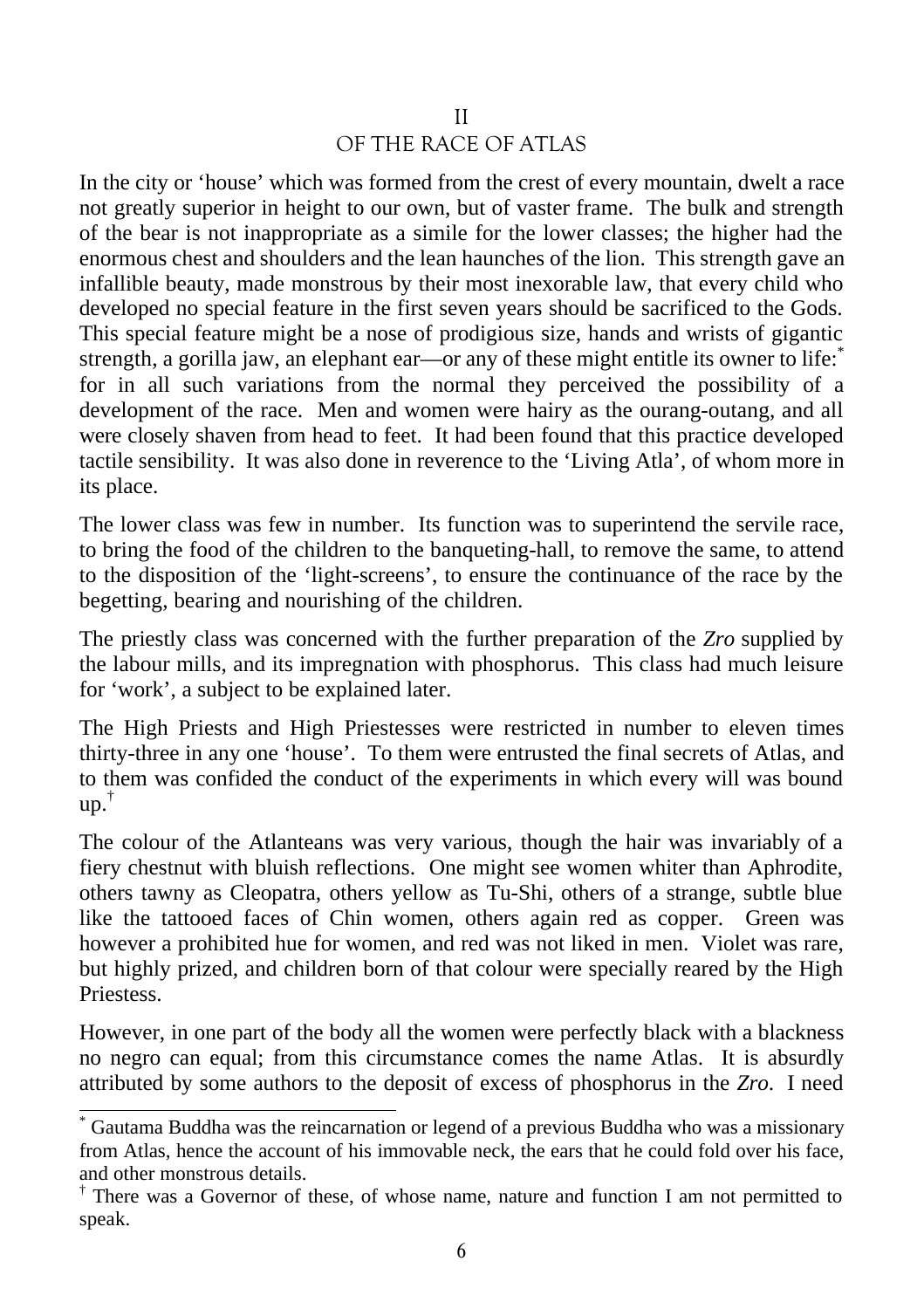only point out that the mark existed long before the discovery of black phosphorus. It is evidently a racial stigma. It was the birth of a girl child without this mark which raised her mother to the rank of goddess, and ended the terrestrial adventure of the Atlanteans, as will presently appear.

Of the ethics of this people little need be said. Their word for 'right' is 'phph' made by blowing with the jaw drawn sharply across from left to right, thus meaning 'a spiral life contrary to the course of the sun.' We may sum it as 'contrary.' "Whatever is, is wrong" seems to have been their first principle. Legs are 'wrong' because they only carry you five miles in the hour; let us refuse to walk; let us ride horseback. So the horse is 'wrong' compared to the train and motor-car; and these are 'wrong' to the 'aeroplane'. If speed had been the Atlantean's object, he would have thought aeroplanes 'wrong' and all else too, so long as the speed of light was not surpassed by him.

Curious survivals of these laws are found in the Jewish transcript of the Egyptian code, which they, being a slave race, interpreted in the verse manner.

"Thou shalt not make any graven image." Every male child, on attaining manhood, had a graven image given him to worship, a miracle-working image, whose principal exploits he would tattoo upon it.

"Remember the Sabbath Day to keep it holy." The Atlantean kept one day in seven for all purposes unconnected with his principal task.

"Thou shalt not commit adultery." Though the Atlanteans married, intercourse with the wife was the only act forbidden.

"Honour thy father and thy mother." On the contrary, they worshipped their children, as if to say: "This is the God whom I have made in my own likeness."\*

Similarly, there is one exception and one only to the rule of silence. It is the utterance of the "Name" which it is death to pronounce. This word was constantly in their mouths; it is *Zcrra*, a sort of venemous throat-gargling. Hence, possibly, the Gaelic *Scurr* "speak", English "Scour" or "Scar" in Yorkshire and the Pennines. *Zcrra* is also the name of the 'High House', and of the graven image referred to above.

Other traces may be found in folklore; some mere superstitions. Thus the correct number for a banquet was thirteen, because if there were only one more sign in the Zodiac, the year would be a month longer, and one would have more time for 'work'. This is probably a debased Egyptian notion. Altanteans knew better than anyone that the Zodiac is only an arbitrary division. Still it may be laid down that the impossible never daunted Atlas. If one said, "Two and Two make Four" his thought would be "Yes, damn it!"

 $\overline{a}$ 

<sup>\*</sup> One of the most brilliant children committed suicide on learning that he could not move his upper jaw. This boy is one of the eleven heroes who had statues in the High House. And the Atlantean for 'sorrow' in its ultimate sense ('Dukka' or 'weltschmerz') is to wrench at the upper jaw.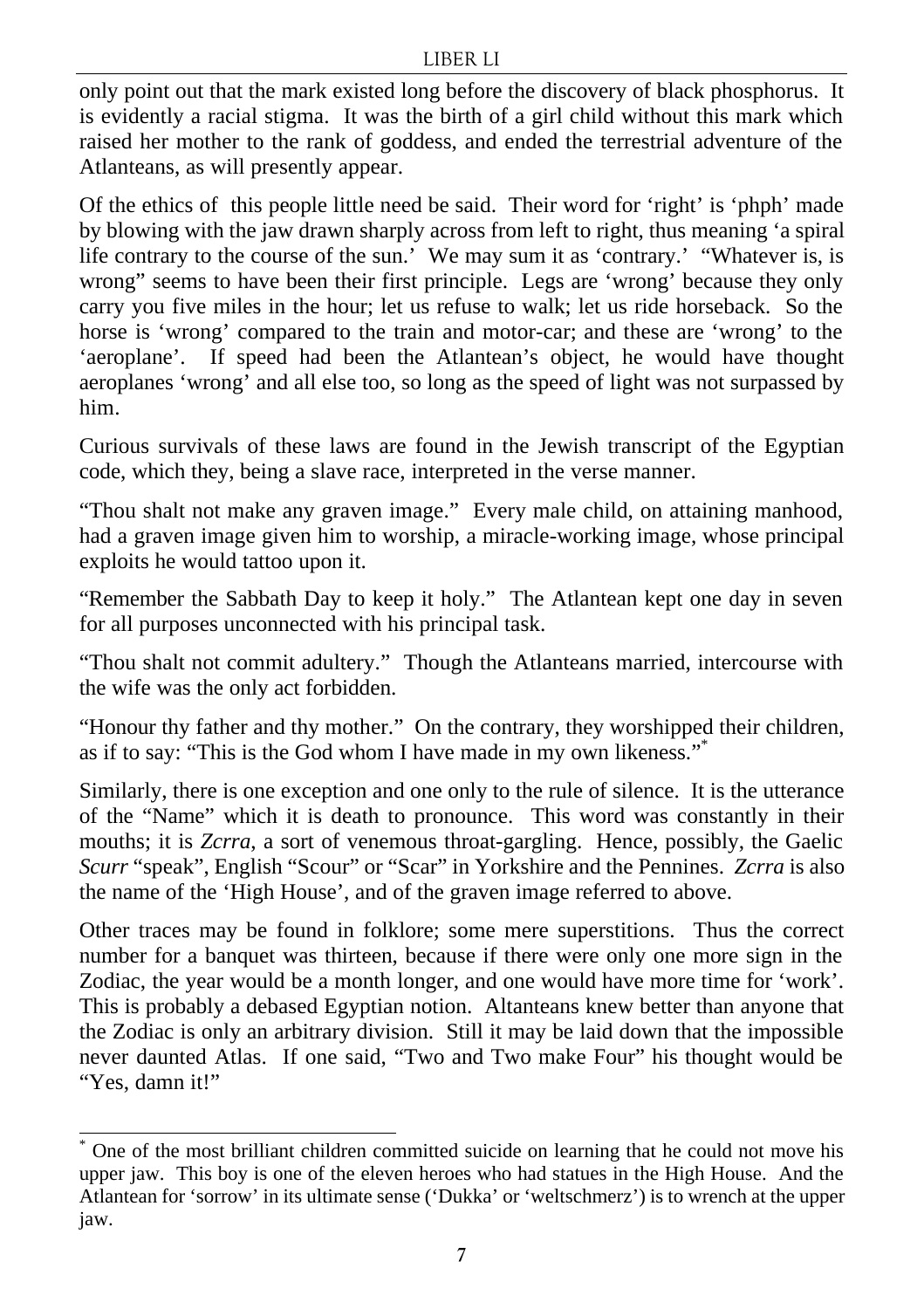I now explain the language of Atlas. The third and greatest of their philosophers saw that speech had wrought more harm than good, and he consequently instituted a peculiar rite. Two men were chose by lot to preserve the language, which, by the way, consisted of monosyllables only, two hundred and fourteen in number, to each of which was attached a diacritical gesture, usually ideographic.

Thus 'wrong' is given as 'phph' moving the jaw from right to left. Wiping the brow with 'phph' means "hot", hollowing the hands over the mouth 'fire', striking the throat, 'to die'; so that each 'radicle' may have hundreds of gesture-derivatives. Grammar, by the way, hardly existed, the quick apprehension of the Atlanteans rendering it unnecessary.

These two men then departed to a cavern on the side of the mountain just above the cliff, and there for a year they remained, speaking the language, and carving it symbolically upon the rock. At the end of the year they returned; the elder is sacrificed, and the younger returns with a volunteer, usually one who wishes to expiate a fault, and teaches him the language. During his visit he observes whether any new thing needs a new name, and if so he invents it, and adds it to the language. This process continued to the end. The rest of the people abandoned altogether the use of speech, only a few years' practice enabling them to dispense with the radicle. They then sought to do without gesture, and in eight generations the difficulty was conquered, and telepathy established.\* Research then dovoted itself to the task of doing without thought; this will be discussed in detail in the proper place. There was also a 'listener', three men who took turns to sit upon the highest peak, above the 'light-screens', and whose duty it was to give alarm if any noise disturbed Atlas. On their report that High Priest charged with active governorship would take steps to ascertain and destroy the cause.

The 'light-screens' spoken of were a contrivance of laminæ of a certain spar such that the light and heat of the sun were completely cut off, not by opacity, but by what we cann 'interference'. In this way other subtler rays of the sun entered the 'house', these rays being supposed to be necessary to live. These matters were the subjects of the deepest controversey. Some held that these rays themselves were injurious, and should be excluded. Others considered that the light-screens should be put in position during moonlight, instead of being opened at sunset, as was the custom. This, however, was never attempted, the great mass of the people being devoted to the moon. Others wished full sunlight, the aim of Atlas being (they thought) to reach the sun. But this theory contradicted the prime axiom of attaining things through their opposites, and was only held by the lower classes, who were not initiates into this doctrine.

<sup>\*</sup> This system of communication has great advantages over any other. It is independent of distance, and dependent on the will of the transmitter. Telepathic messages could not be 'tapped' or miscarry in any way.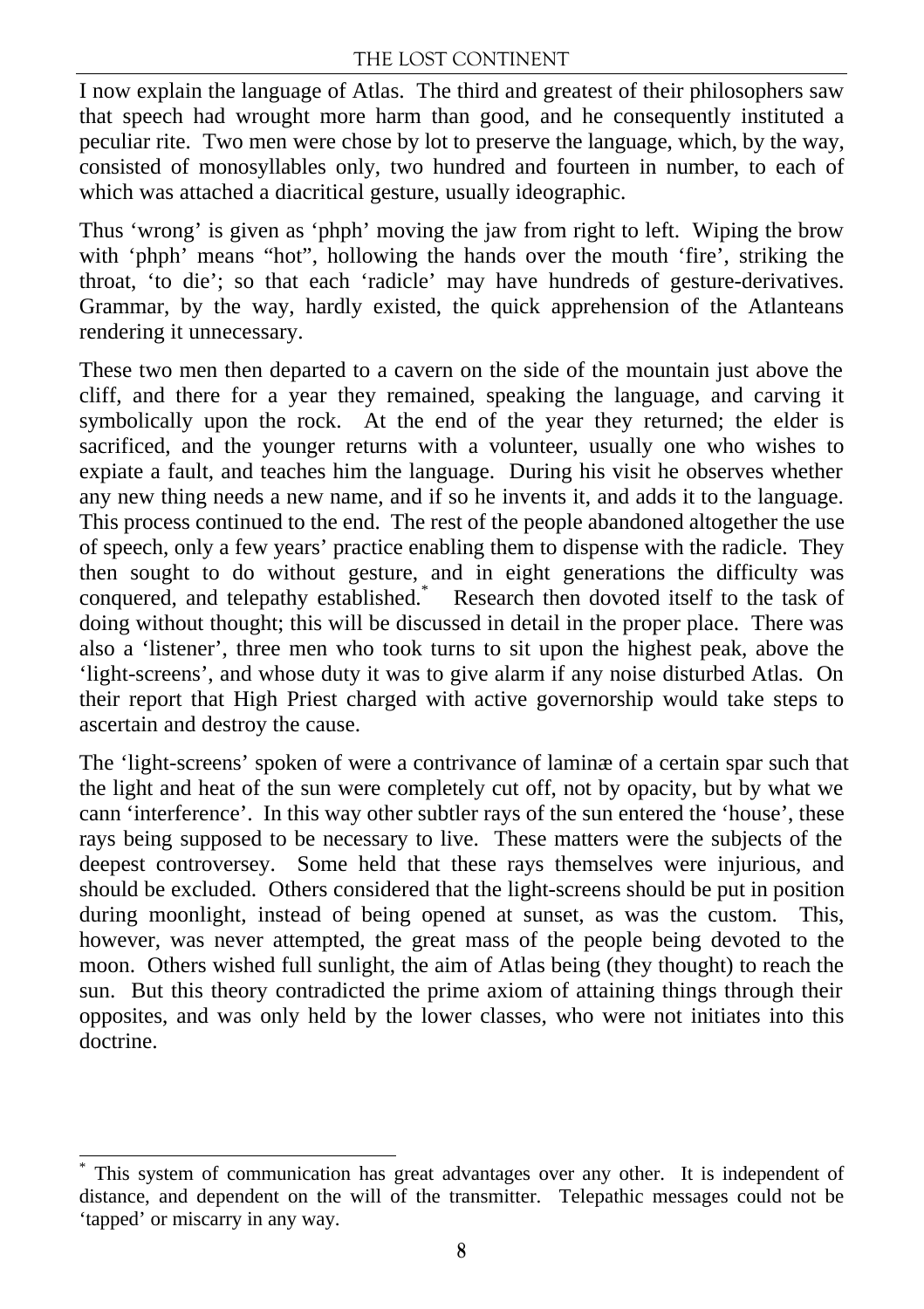The 'houses' of Atlas were carved from the living rock by the action of *Zro* in its seventh precipitation. Enormously solid, the walls were lofty and smoother than glass, though the pavements were rough and broken almost everywhere for a reason which I am not permitted to disclose. The passages were invariably narrow, so that two persons could never pass each other. When two met, it was the law to greet by joining in 'work' and then going away together on their separate errands, or passing one above the other. This was done purposely, so as to remind every man of his duty to Atlas on every occasion on which he might meet a fellow-citizen.

The Banqueting-Hall of the children was usually very large. The furniture, which had been brought by the first colonists, and gradually disused by adults, never needed repair. A vast open doorway facing North opened on the mountainside on to the vineyards and orchards, the meadows and gardens, in which the children passed their time. Suckled by the mother for three months only, the child was then already able to nourish itself on the bread and wine, and on the flesh of the amphibian herds, of which there were several kinds; one a piglike animal with flesh resembling wild duck, another a sort of manatee tasting like salmon, its fat being somewhat like caviar in everything but texture, and a sure specific for any of childhood's troubles. A third, the ancestor of our hippopotamus, was really tamed, and was employed by the serviles for preparing the ground for the corn, trampling though the fields while they were covered with sea-water, and thus leaving deep holes in which the seeds were cast. Its flesh was not unlike bear, but more delicate. Notable, too, was the great quantity of turtle; also the giant oysters, the huge deep sea crabs, a kind of octopus whose flesh made a nutritious and elegant soup, and innumerable shell fish, added to the table. The waterways were haunted by shoals of a small and poisonous fish,<sup>\*</sup> whose bit was immediate death to man, a fact which altogether cut off communication between one island and another except by air, as the hippopotamus-animal, although immune to its bite, was unable to swim.

Of the sleeping chambers I shall tell more particularly in the course of my remarks on *Zro*.

<sup>.</sup> \* Called by them *Zhee-Zhou*, in imiation of the swish of its tail and the cry of its victim.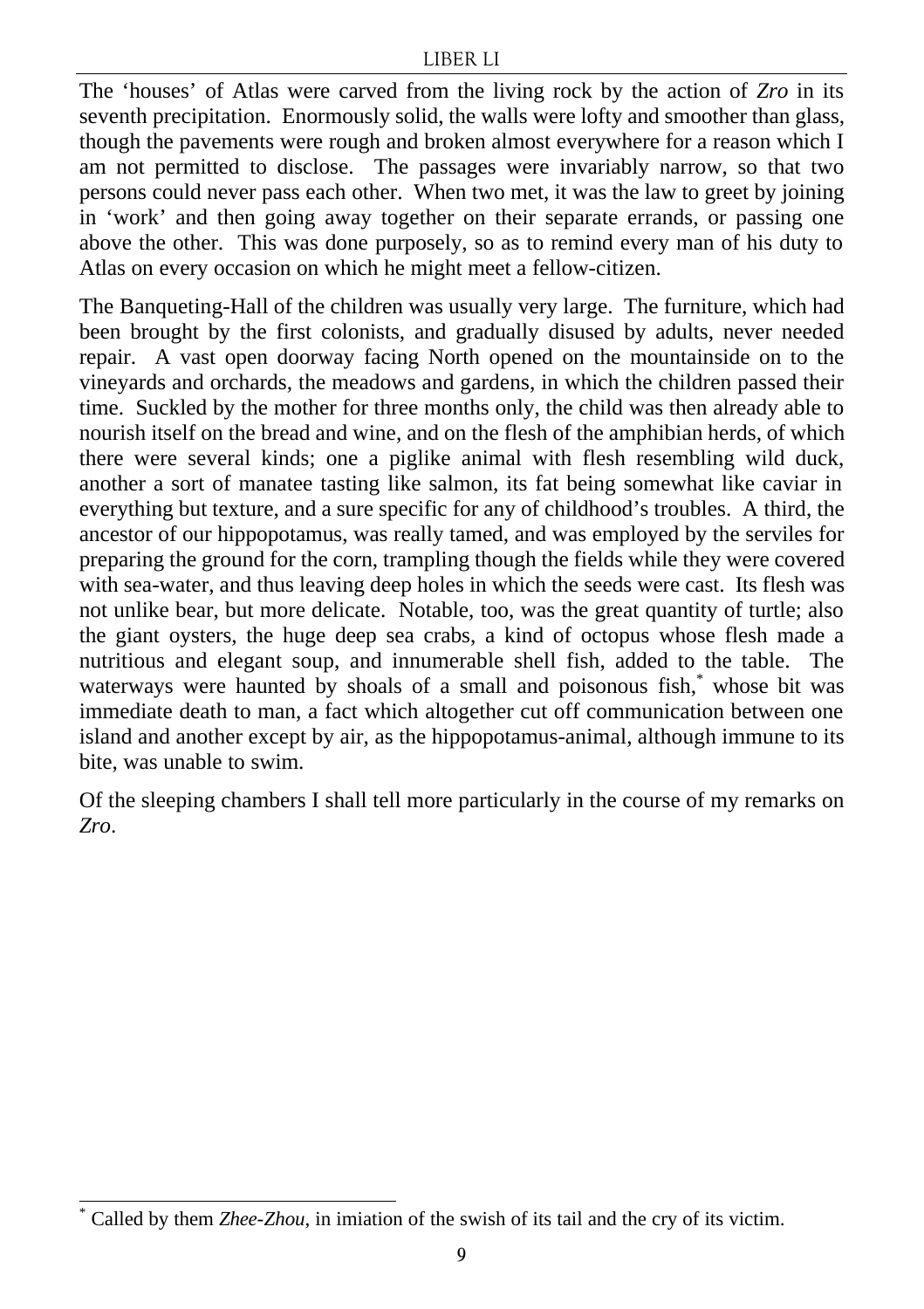#### OF THE AIM OF THE MAGICIANS OF ATLAS: OF *ZRO*, AND ITS PROPERTIES AND USES: OF THAT WHICH IS COMBINED WITH IT: AND OF BLACK PHOSPHORUS

It was the most ancient tradition of the Atlantean magicians that they were the survivors of a race inhabiting a country called Lemuria, of which the South Pacific archipelago may be the remains. These Lemurians had, they held, built up a civilisation equal if not superior to their own; but through a misunderstanding of a magical law—some said the  $2<sup>nd</sup>$ , some the  $5<sup>th</sup>$ , some the  $23<sup>rd</sup>$ —had involved themselves and their land in ruin. Others thought that the Lemurians had succeeded in their magical task, and broken their temple. In any case, it was the secret Lemurian tradition that they themselves represented the survivals of a yet earlier race who lived in ice, and they again of yet another who lived in fire, and they again of the earliest colonists from Mars. The theory, *in fine*, was that the aim of man is to attain to the Sun, whence, according to one school of cosmology, he was exiled in the cosmic catastrophe which resulted in the formation of Neptune. His task on any given planet was therefore to overturn the laws of Nature on that planet, thus mastering it sufficiently to enable him to make the leap to the next planet inward. Exactly how and in what sense the leap was made remains obscure, even to heirs of Atlantis.<sup>\*</sup>

The men of Atlas could fly, it is true, and that by a method so simple that men will laugh outright when it is rediscovered; but they needed air to support them; they could not confront the cold and emptyness of space. Was it in some subtler body that they conveyed their Palladium? Or, content to die, could they project that supreme vehicle across so great a distance? The answer to such questions probably lies in the recovery by mankind of the knowledge of *Zro* and its properties.

Beneath the labour mills run<sup>†</sup> troughs<sup>‡</sup> in which the sweat of the workers collects and drains off into an open basin without the mill. In this basin churns with immense rapidity—through multiple bevel gearing—a sort of paddle with knife edges. The sweat is thus churned into froth, and gradually disappears, and is as constantly replaced. The workers toil in shifts—eight hors work, four hours repose, eight hours work, four hours rest and recreation. The mills never cease day or night.

The basin is of polished silver and agate, and is set at an angle, facing two enormous spheres of crystal, encased in a sort of trellis made of a certain greenish metal, its optical focus at a point midway between the two.

The only sign of activity is that out of this focus a spark crackles unless the air be dry, a condition difficult to secure in this part of the world, although fans blow air, driven over chloride of calcium and sulphuric acid, over the globes and their focus. These fans are worked by tidal power, human labour being appropriated absolutely to the one use.

 $\overline{a}$ 

<sup>\*</sup> The point was discussed fully, and finally relegated, in the Council of Stockholm, 1913.

<sup>&</sup>lt;sup>†</sup> The scene is so real to me that I find it impossible to avoid using the historic present here and elsewhere, inadvertently.

<sup>&</sup>lt;sup>‡</sup> There are six other pieces of apparatus to insultate and carry to the basin the six subtler principles of sweat.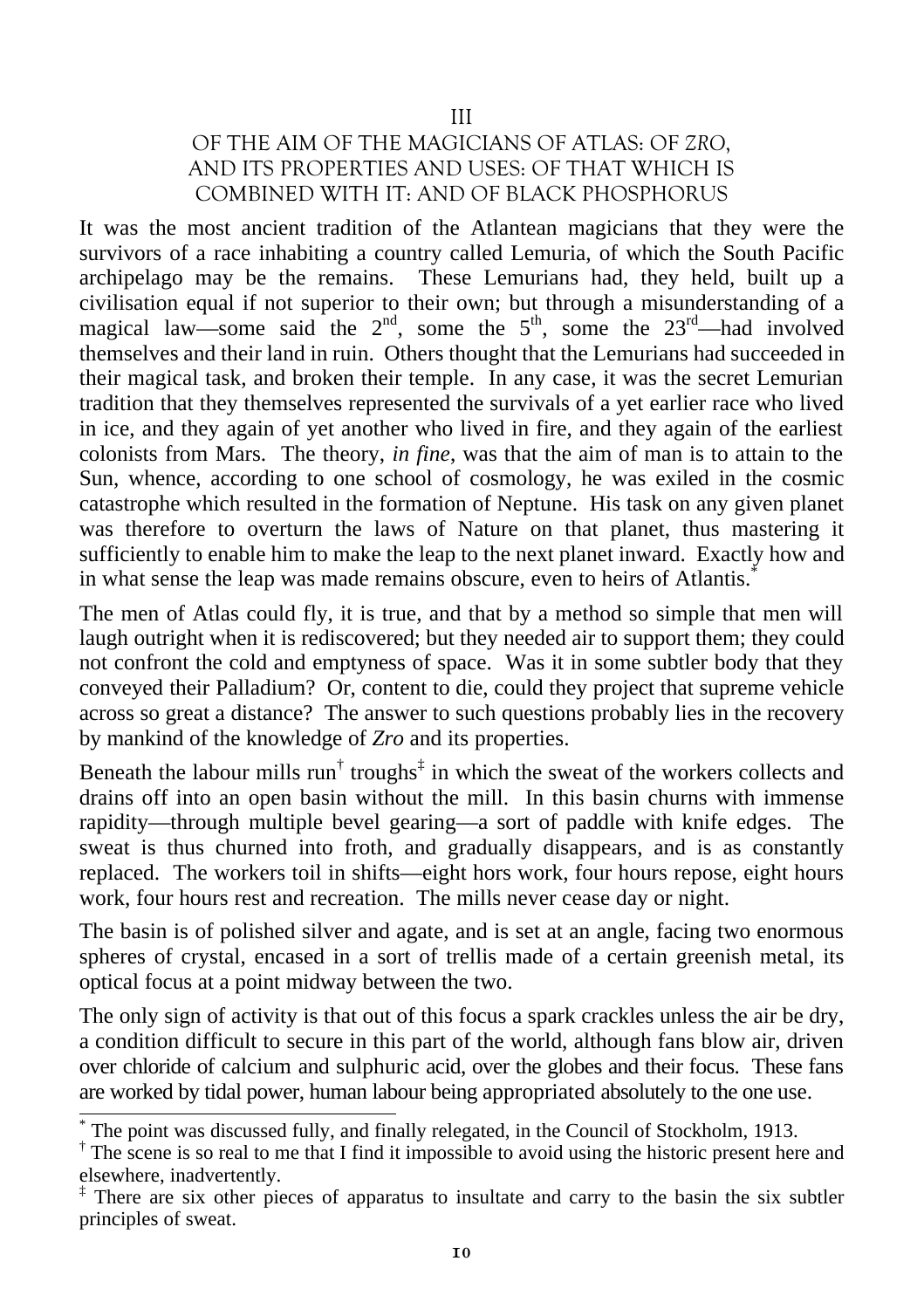In the temple of the 'house' are two globes similar to those upon the plains, and the mysterious force generated below is transferred to those above, collecting within them. Now the name of this substance is always *Zro*, but in its first state the gesture is a twiddling of the thumbs. In its second, it is a rapid twittering of the fingers, and in its third state of distillation it is a screwing of the hands together. Within the spheres it sublimes suddenly in the air as a snaky power (4) of silver, which immediately turns to an iridescent fluid (5) that is forced up, by its own need of expansion, through a fountain into the temple, on whose floor it lies (6) in a semi-solid condition. Expert priests then gather this in their hands, and rapidly shape it into its seventh state, when it is like a knife of diamond, but alive. An instrument like a Mexican machete is used to carve rocks. The edge shears them, the back smooths them. The rock behaves exactly like wax, responsive to the lightest touch. What is not used for weapons is then gathered up swiftly and kneaded by women of the rank of high priestess. It is not known even to the high priests with what they knead it, but in its eighth stage it is a substance solid enough to support great weight, but eternally heaving of its own force. Of this they make bed, so that the sleeping Atlantean is (as it were) continually massaged. To this they attribute the fact that the Atlanteans sleep never more than half an hour, though they do so four times daily. These beds remain active only for a few days, and they are then thrown into the ninth stage by being taken into a room where is a caldron of great size. They are thrown into this and sprinkled with black phosphorus.\* The *Zro* then divides into two parts, one liquid, one solid. Neither of these has any ascertainable properties, for it is absolutely passive to the will of the user, who may taste therein his utmost desire, whether for food or drink. Among adults there is no other food or drink than this. The children are not allowed to taste it.

The black phosphorus is always added by a high priestess, and it is not known to me in what manner she does this. The *Zro* that may remain is the subject of eternal experiments by the Magicians. It is generally thought by the greatest of them that an error was committed in bringing to a ninth stage of division into two, and many openly deplored the discovery of black phosphorus. All however strive in harmony to produce a tenth stage that shall surpass the virtues of the ninth. Theoretically it is possible to reach an eleventh stage wherein the *Zro* takes human form, and lives! Opinion is divided as to whether this was not actually done by a certain magician at the time of the passing of Atlas. In any case, I beg the reader to remember that I have only described one seventh of the virtues of *Zro*, and I have even omitted this, that in its ninth stage it is not only food and drink, but universal medicine, if properly understood. For *Zro* is also a vision and a voice!

Now the muscles of the people of Atlas are the muscles of giants, and yet they do one thing only. And this thing is combined by the wisdom of the Magicians, so that it is at the same time work, exercise, sport, game, pleasure and all else that may fulfil life.

<sup>.</sup> \* Only the smallest quantity is required, and it is unchanged, its function being purely catalytic. This form of phosphorus is one of the most stable of elements. It combines (so far as is known) only with *Zro*. But if thrown out of such a combination, it becomes ordinary yellow phosphorus.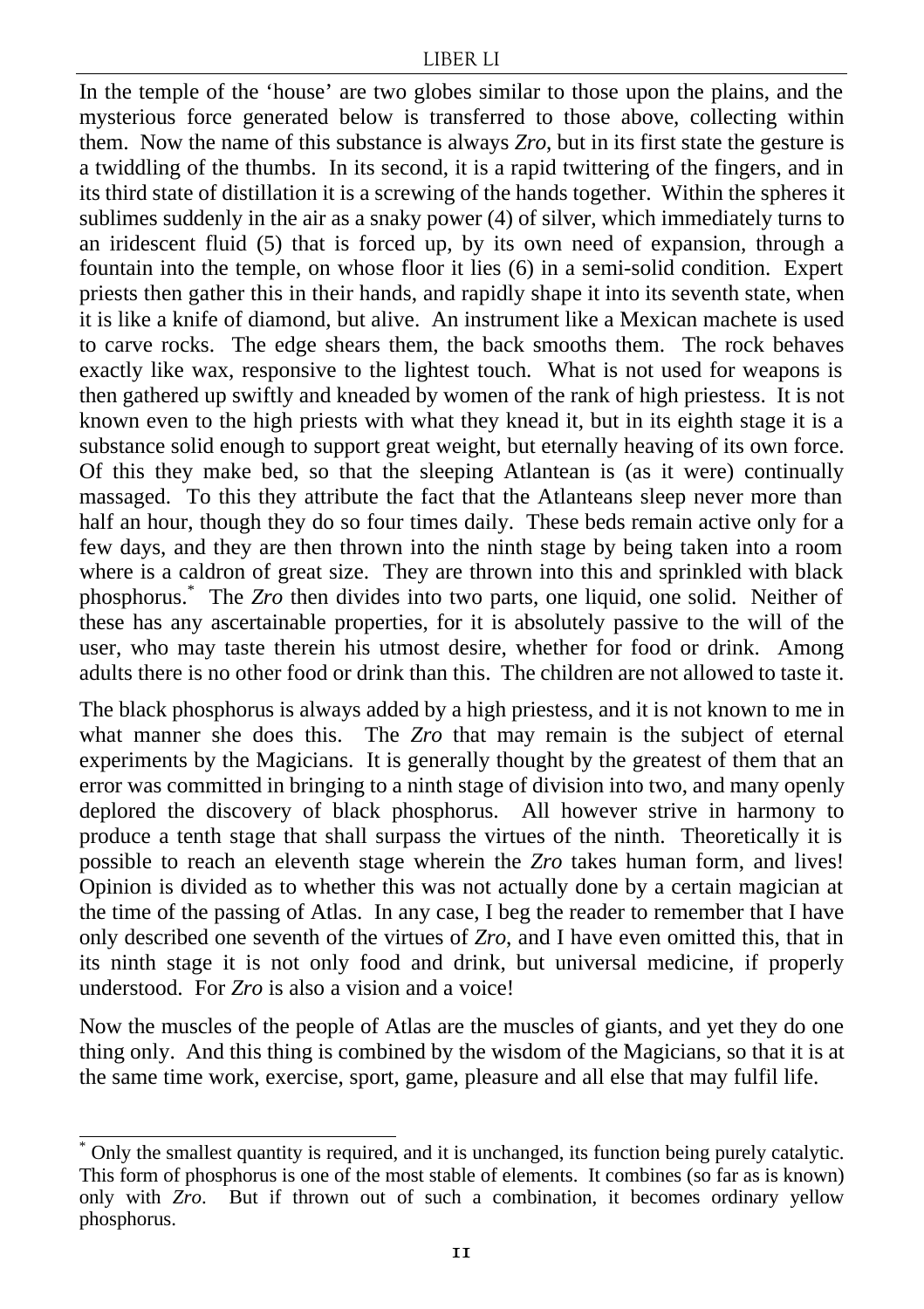This work never ceases. It has these parts.

- 1. Working at *Zro*, *i.e.*, bringing it from the first stage to the ninth.
- 2. Working with *Zro*, *i.e.*, for one's own particular purpose.

3. Working for *Zro*. This is the common and most honorable task, the *Zro* eaten and drunken being worked by the working into a quintessence of higher power, though identical in property with the common *Zro*. This new *Zro* (Atlas *Zro*) goes through the same stages as the common *Zro* of the serviles. But it is the result of free and joyful labour, and so serves the Magicians in their experiments, and the Governor of all for his sustenance. None by the way is ever wasted. For example, a tunnel was drilled completely through the earth and filled with *Zro*, and it is said that by this tunnel the Atlanteans escaped.

This working, whether with or for *Zro*, requires two persons at least at any one name and place. Great heat is generated in the working, and the bodies of the workers are therefore sprinkled heavily with the black phosphorus, which is incombustible. This black phosphorus, poisonous to the servile race, becomes innocuous to anyone who has been in any way impregnated with *Zro*. This itself, in its first state, is as dangerous as electricity of high voltage.

The reverence attached to *Zro* is unbounded. At one time it was hymned as the father of the gods, and till the end all children were thought to be "begotten of *Zro*," though everyone might know who was the father.\* All such conception was however held indignity. Its official name was 'the old experiment.' It was carried on simply because the new methods of continuing the race were not perfected. Childbirth was therefore in one way an accident; although a duty, everyone shrank from it. For though no pain or discomfort attached to the process, it was a sort of second-best achievement from which proud women turned contemptuously. This was in part the reason why the father's name was never mentioned.

On several occasions in the history of Atlas the *Zro* 'failed.' Although not changed in appearance, its properties were lost or diminished. In such a case young men and maidens in great numbers were captures on the plains, brought into Atlas, and offered in sacrifice to the God. Their blood† was mingled with *Zro* in its third stage, and the latter regained its potency. Their flesh was eaten by the high priests and priestesses in penance for the unknown wrong. It was subject to other and terrible scourges, being the most sensitive as well as the strongest thing on earth. On one occasion it had to be treated with a fox-like perfume prepared by the chief magician; on another it was subjected to streams of moonlight from parabolic mirrors.

The most serious crisis was some two thousand years before the destruction of Atlas. One of the serviles, riding his 'hippopotamus' to the ploughing, fell off and was instantly bitten by the poisonous fish previously described. Through an accident of boyhood he had, however, for a reason too obscure to describe here, no such

<sup>\*</sup> In spite of the absolute promiscuity of the Atlanteans, this was never in doubt, owing to the special mark of each man, whose stigma or variation was infallibly transmitted.

<sup>†</sup> This item is loosely used, as equivalent of 'life.' The sacrifice is described later, and the point made clear.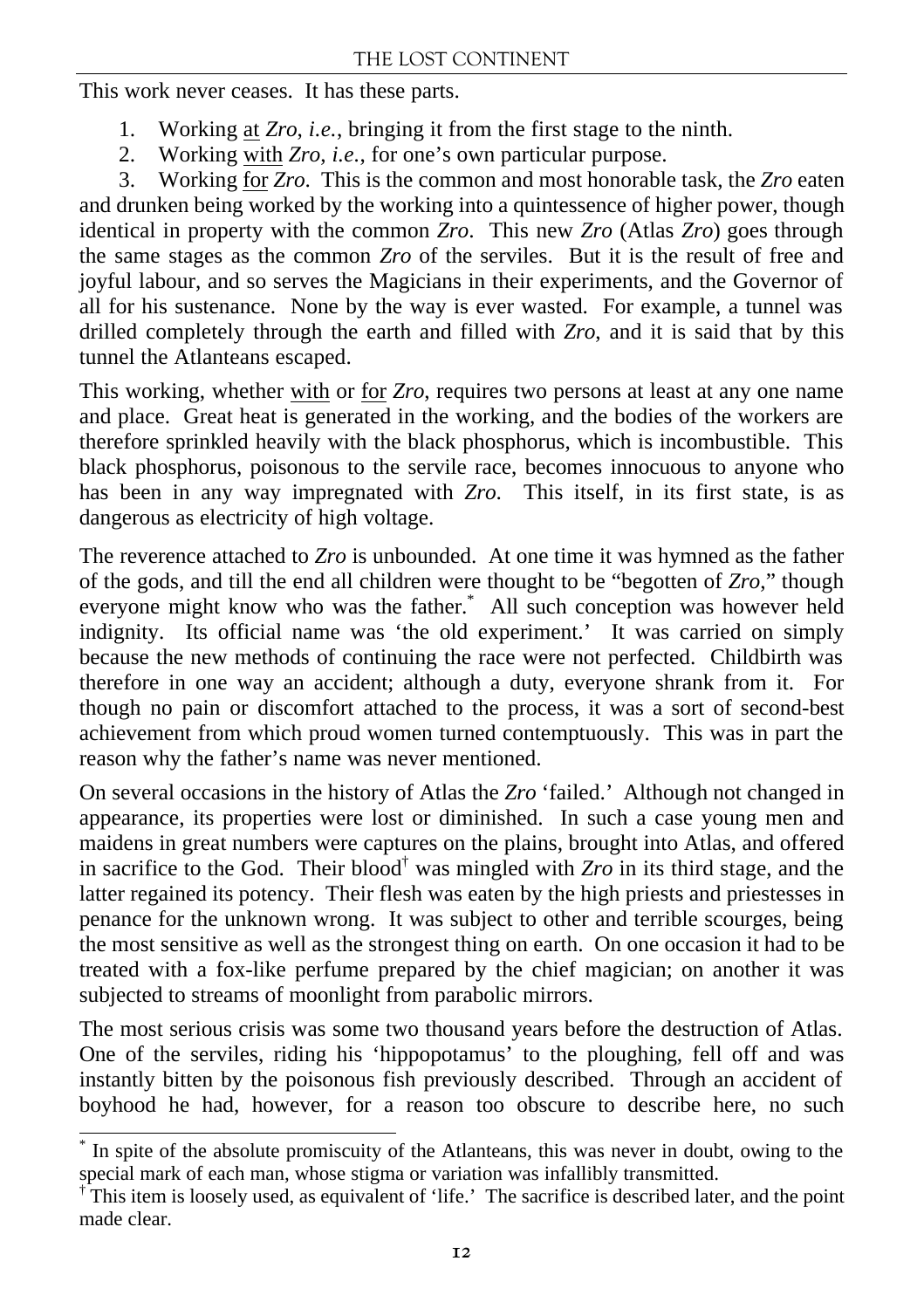vulnerable spot as suited the Zhee-Zhou. He survived, and went to work, as it chanced, the next day. The *Zro* was poisoned; a third of Atlas died within the hour; the plant on the affected island had to be destroyed, and all its people. It was only repopulated some three hundred and eighty years later, and then for particular reasons of magical economy impossible to dwell upon in this account.

Marriage was compulsory on all those whose passion had been so exclusive and enduring as to produce two children. Further intercourse between the pair was thus barred. The Magicians thought that it was inimical to variation for a woman to have more than one child (*á fortiori* two) by the same father; and the custom further prevented those stupid sporadic outburst of burnt-out lust which make so many modern marriages intolerable.

Closely connected with marriage, the close of the reproductive life, is that of death, the close of the little that remains. Death hardly threatened the Atlantean; he would decide to 'go and see', as the old phrase ran, and take an overdose of a particular preparation of black phosphorus mixed with a very little *Zro* in the ninth stage, which ensured a painless death. That none ever returned was taken as a proof of the supreme attractiveness of death.

The ghoulish and necromantic practices with which Atlanteans have been unjustly reproached never occurred. A little vampirsm, perhaps, in the early days before the perfecting of *Zro*; but no Atlantean was ever so stupid or so ignorant as to confuse death with life.

Beside this voluntary death only one danger existed. As the use of *Zro* guaranteed life and health and youth—a centenarian high priest was no better than a kitten!—so did its abuse spell instant corruption of those qualities. As mentioned above, now and then the *Zro* itself was at fault, and caused epidemics; but from time to time there were deaths in a peculiarly loathesome form caused by what they called 'misunderstanding' the *Zro*. \* Such mistakes were particularly common in the early days of its discovery and before its use had become well nigh a worship. The first symptom was a crack in the skin of the temple, or sometimes of the bridge of the nose, more rarely of the eyelid or cheek. Within a few minutes this crack became an open sore, of horrid foetor, and, within twentyfour hours, the patient was completely rotted away, bone and marrow. A circumstance of singular atrocity was that death never occurred until the spinal column collapsed. No treatment could be found even to prolong the agony by an hour. This being recognised, sufferers were thrown from the cliffs at the first sign of the malady. In this way too were all other corpses disposed. It was the most honourable death possible, for becoming 'bread from heaven' for the serviles, they were again worked up into *Zro* itself, a transmutation which in their view would be well worth all the 'resurrections of the body' and 'immortalities of the soul' of the theoretical, dogmatic, hearsay religions.

So much then concerning *Zro*, and the matters immediately connected with it.

<sup>\*</sup> No other disease was known after the bringing of the *Zro* to its ninth stage, all indisposition being instantly cured by a single dose.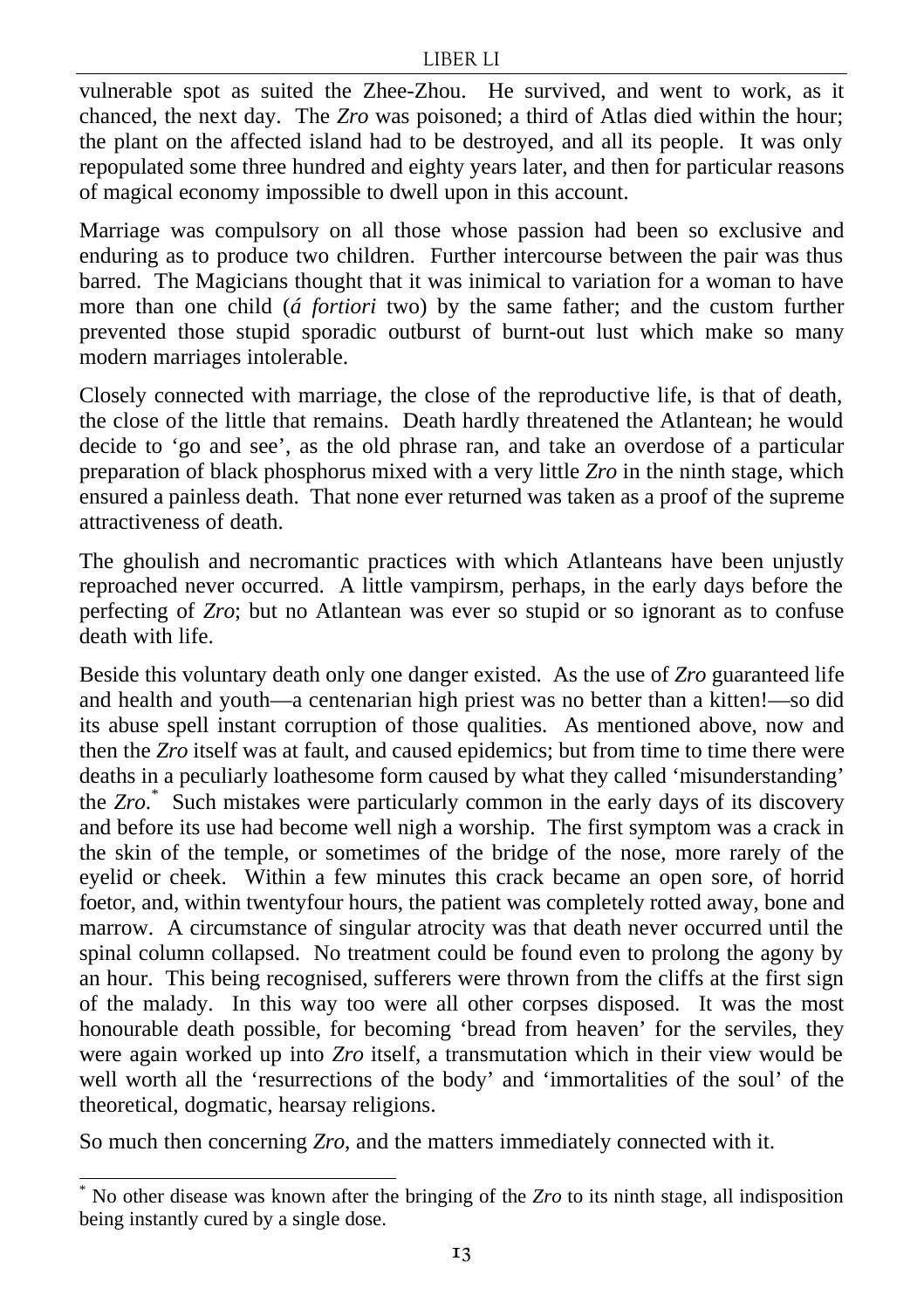#### OF THE SO CALLED MAGIC OF THE ATLANTEANS

Magic in Atlas was a 'Science of Sciences.' It was the final integration of all knowledge. In method its theory was differentiation, and in theory its method integration. For example, the fifth of the great philosophers indicated "Everything is *Zro*" to the Keeper of the Speech at the annual sacrifice. This in spite of the fact that in that very year two new forms of *Zro* had been discovered by that same philosopher. It was the third of the galaxy who announced "The ultimate analysis of sensation is pain; that of thought, madness; that of super-consciousness (a state of trance induced by *Zro* and valued above all things) annihilation."

His successor had retorted that in this was implicit a postulate that pain, madness and annihilation were undesirable. The third admitted that he had so mean his phrase, but destroying the postulate, still stuck to it. All this was the foundation of much magical theory, and on these purely psychological researches was based the whole magical practice. 'There is no God' was a commonplace. It only implied that the mind was wrong to try to conceive with in it what was by definition without it. To set limits to anything whatever seemed to them the greatest of crimes, the exact opposite of the true path to the Sun.

The practical side of magic was for the most part a mere utilization of known forces, such as are employed by modern science. But the resources of Atlas were as great, and the advantages incomparably greater. The whole archipelago was a laboratory. There was no question of the 'cost of research'; every man was devoted to it. Every man thought only of the main problem "How to reach Venus" and its sub-issues. Further, the main laws of magic had always been found to govern and include chemical and physical laws.

In the early days of colonization *Zro* was only known in its crude state; it was the genius of a single man that obtained the third state in purity. From this state to the seventh it moved almost of itself, very much as radium does. The genius, having sufficient in this pure seventh state, made a sword, and completed in three days the subjugation of the servile races. It was a stroke of fortune, this quickness, for on the fourth day the *Zro* began to disintergrate. The magicians then began to seek a means of making this state permanent. In this they failed,<sup>\*</sup> so that knives had always to be replaced twice weekly; but in the course of their failures they discovered the infinitely more valuable eighth and ninth states of *Zro*. Tradition has preserved a hint of their efforts in Alchemy with its problems of the fixation of the Universal Mercury, the secret of perpetual motion, and 'potable gold—the Universal Medicine'. It had been theoretically determined towards the end of the tenth state, that *Zro* should be a solid, but whether this was confirmed is beyond my knowledge.

<sup>\*</sup> No known state of pure *Zro* is stable. From this it will be seen how entirely Atlas was in the hands of the servile races. Fortunately no trouble ever arose; the supply of labour was always ample.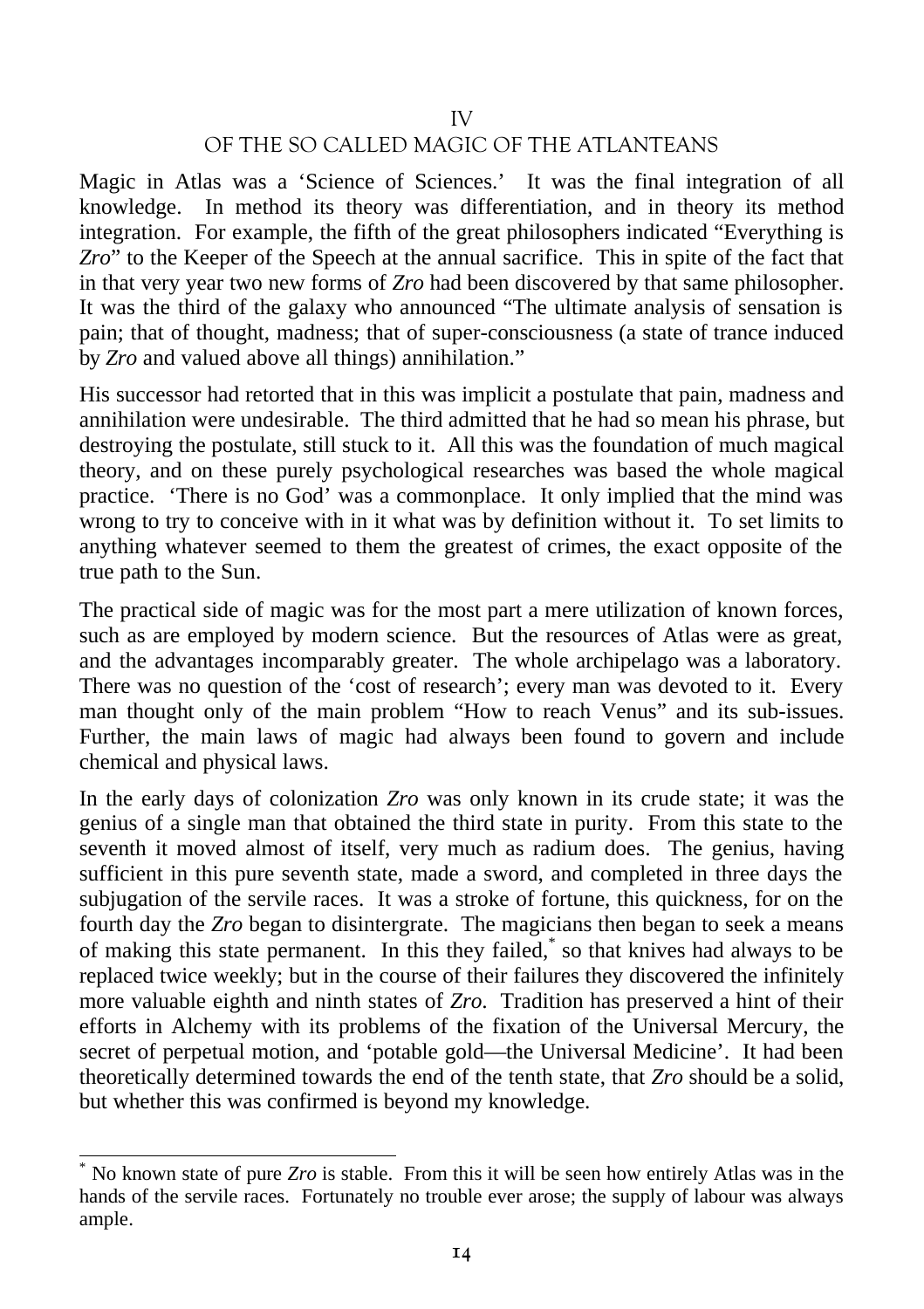To return to the main magical theory, the Quintessence, said they, or Universal Substance (which some strove to identify with Hyle, others with the Luminiferous æthyr) is the two-in-one, liquid and solid, the former part being also twofold, fluid and gaseous, and the latter earthy and fiery. The combination of these four phases of *Zro* accounted for the universe. This Quintessence is *Zro* in some state unknown and incalculable. Some expected to find it in its  $12^{th}$  state, some in a  $17^{th}$ , others in a  $37^{th}$ . all this was pure guesswork. Some tradition to this effect appears to have reached Plato; and the neo-Platonists combined with those Jews who had preserved fragments of the Egyptian tradition to form a new initiated hierarchy, the echo of whose teaching is found in Paracelsus. At one period, too, missionaries (not colonists, as has been ignorantly asserted; there was no trouble of over-population in Atlas) were sent to the four quarters and parties landed in Mexico, Ireland and Egypt. The adventures of the party who travelled South form an astounding chapter in the history of Atlas. It was they who discovered the Magnetic South, and whose observations rendered possible the theory which resulted in the piercing of the Earth by *Zro*. \*

Besides all I have recounted, *Zro* had many extraordinary powers. These were however called 'lesser', and discarded and forgotten in the absorption in the principal work. Nearly all of these are found in the combinations of *Zro* in its sixth state with black phosphorus in varying proportions. Thus one product is called 'fierly flying serpent.' A pellet pinched off and thrown into the air elongates itself and flies in the direction desired, killing the person whom it strikes. Another was called 'Eye of the Gods.' It was a metal resembling platinum, and made into tiny mirrors worn in rings, or even attached by a special process to the thumbnail. The seer could then behold any place or person he chose to name. A similar product, nearly all phosphorus, was like vulcanite, and was worn inside the ear by anyone who wished to hear anything that was being said anywhere. There was also a red transparent lip-salve, which compelled lov in any who saw it. Its use had been abandoned early in the history of Atlas, through the witty satires of a poet, and the more serious strictures of a philosopher who perceived its liability to abuse. Again a thin paste of almost pure *Zro* made the wearer invisible. The poet was again successful in bringing this into contempt by suggesting that people resorted to it to hide their ugliness. This poet was one of the few Atlanteans who suffered violent death, except in voluntary sacrifice.

There were also preparations of *Zro* which increased the size of the user, and others which diminished it. In general use among the lower classes, until the very end, was that composition which made the body light. Careful adjustment would equalize its weight with the displaced air, and movements of the limbs would then permit flying. In this way the overseers visited the plains and returned. The other and earlier art of flying needed no apparatus, but I am forbidden to disclose the method, except to hint that it is connected closely with the art of 'dreaming true.'

<sup>\*</sup> There was also a settlement in Finland. Its only remains in historic period is "Lapland Witches."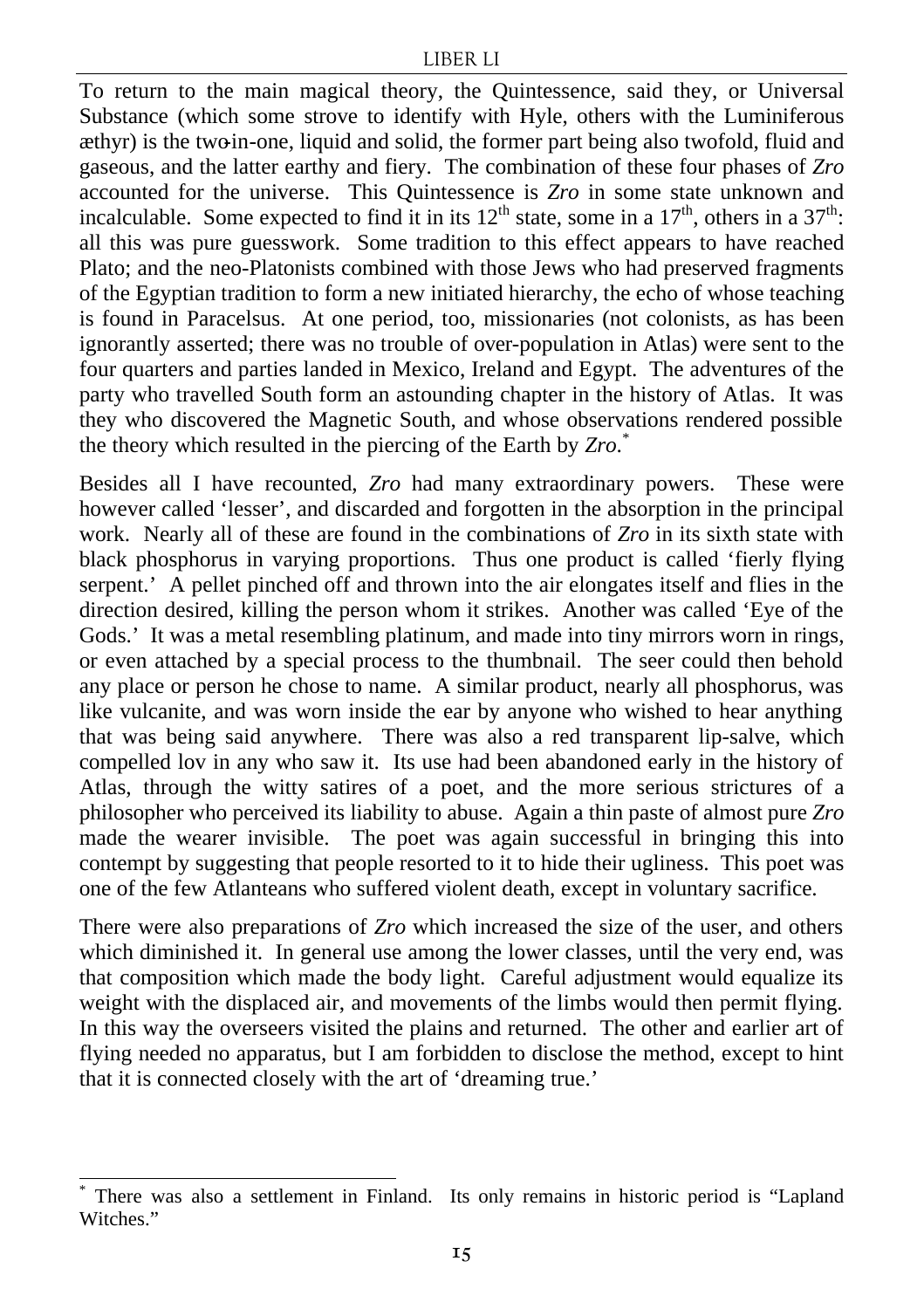These are but a few of the magic powers so-called of the compounds of *Zro*; but they will indicate the power of Atlas by shewing what it could afford to neglect. Yet all these powers were implicit in the process of 'working.'

The art of prediction was in the same unsatisfactory state as it is in England today. Nor was its practice encouraged. A magician makes the future, and does not seek to divine it. All true prediction was therefore necessarily catastrophe. The greatest good fortune seemed worthless to an Atlantean, since it was accident, and if accidents are to happen, one of them may be fatal. They believe themselves to be equal to the whole tendency of things, and proudly gazed on Nature as a man might upon a virgin captive to his spear. Everything that was Being was *Zro*; everything that was Energy was 'working for *Zro*.' Outside this was but by-product and waste-heap.

The arrangement of the houses was in accordance with the magical theory. There was first the High House, then four (later six, last ten) "Houses of Houses"; and to each of these was attached a varying number of ordinary houses. The High House was the central shrine of the whole archipelago, and must be separately described.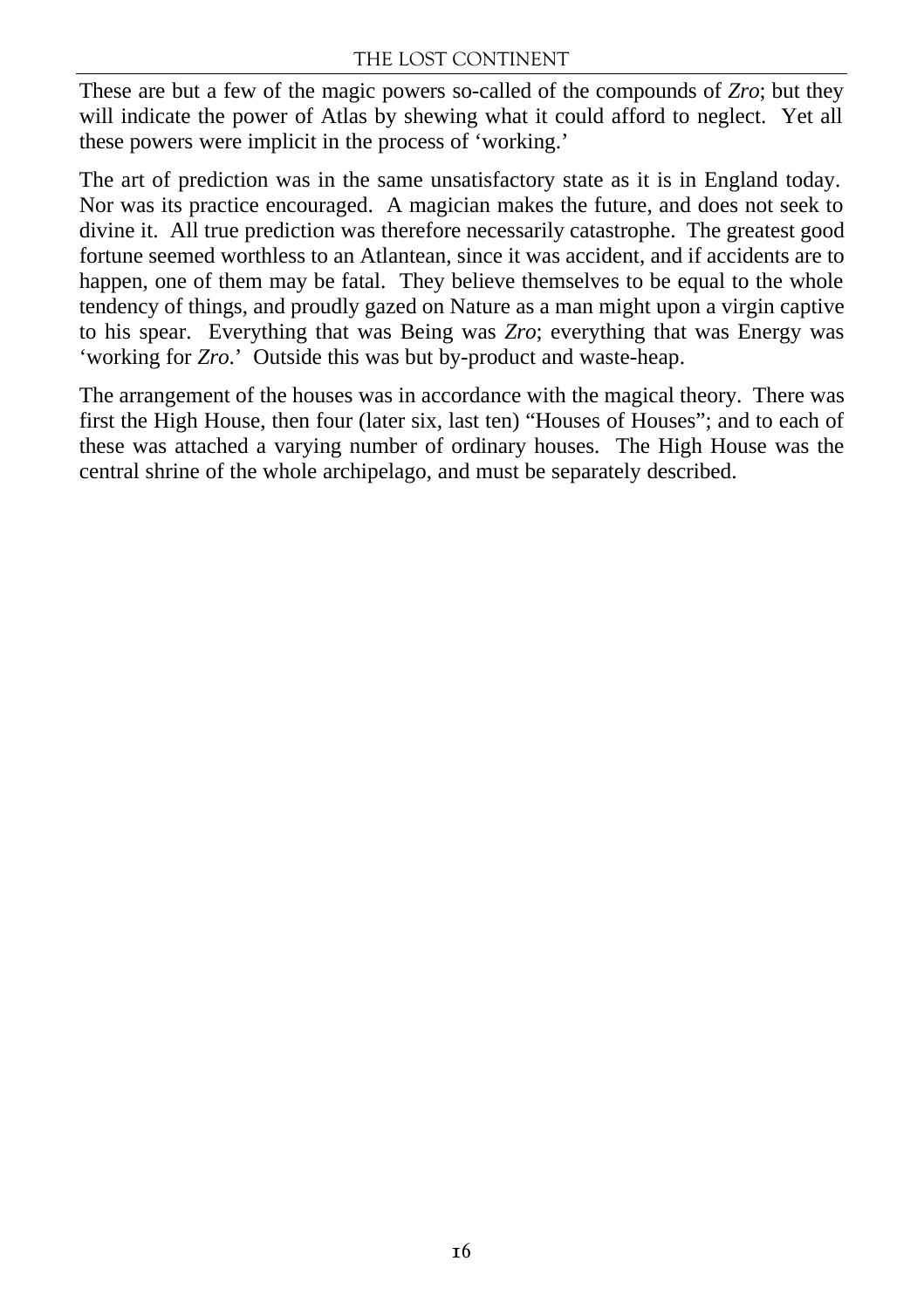#### OF THE HIGH HOUSE OF ATLAS, OF ITS INHABITANTS, AND OF THEIR MANNERS AND CUSTOMS AND OF THE LIVING ATLA

The High House was separated from its nearest neighbour by over twenty miles of sea. Its diameter was about an half-mile and its height some four miles. It had no plains at the base, and its cliffs went absolutely sheer and smooth into the water. It was in shape a flattish cylinder, but the top broadened into a pointed knob, somewhat in style of St. Basil's at Moscow. There was not a trace of vegetation, which, by the way, was despised by the Atlanteans. A child would kick a flower contemptuously, thinking "Thou cannot even move about", or pet it as an English degenerate woman does a dog. The only entrance was by an orifice at the top. But the base was tunnelled so that from every house was a channel for the *Zro* which having been brought to the highest perfection was thus transferred to headquarters. The receptacle at the base being far below the earth, and the *Zro* further heated by friction, it seethed constantly into a bluish or purplish smoke. This was the sole sustenance of the inhabitants of the High House. In early days the old High House, in an island since destroyed by order of the Atla, had been called the House of Blood, the inhabitants subsisting only on blood sucked from the living. The improvements in *Zro* had changed all that; but the idea was the same, to live only on the Quintessence of Life. Hence while the 'houses' ate and drank *Zro*, the High House drank its vapour. No children were born in it, and none below the rank of High Priest dwelt there.

Except for one matter which was never thought of, though constantly spoken, the inmost mystery of the High House was the 'Living Atla.' This had many names, "Wordeater", "Unshaven" (because the razors of *Zro* were turned on its hair), "Fireheart", "Beginning and End" and so on; but especially a word I can only translate as "To her", a defective pronoun existing only in the Dative. What the Living Atla really was, is a secret of secrets.<sup>\*</sup> We know it only from its epithets, its veils. Thus it was "That Black which makes black white." It was "twenty-six feet high and fifteen feet across—Oh my Lords, it is the essence of the Incommensurable!" It was "the wife of *Zro*", "the heart of *Zro*", "the desire of *Zro*", "The Atla that eats Atlas", "the swallower-up of her own house", "the pelican", "the fire-nest of the Phoenix", according to the createst of the poets. And the burden of his hymns of worship was that it must be destroyed.

It was impossible to approach the Atla without being instantly sucked up and devoured by it. This was the greatest death, and ardently desired by all. The favour accorded only to those who discovered improvements in *Zro*, or otherwise merited signal and supreme recognition from the state. Hidden men listened to the cries of the victim, and thus learned the nature of the death. It appears that the black suddenly

<sup>\*</sup> There are various theories: one a sort of avatar affair, another that the Atla is a quintessence of some kind; another called 'To her' the 'Angel of Venus, the force of our aspiration.'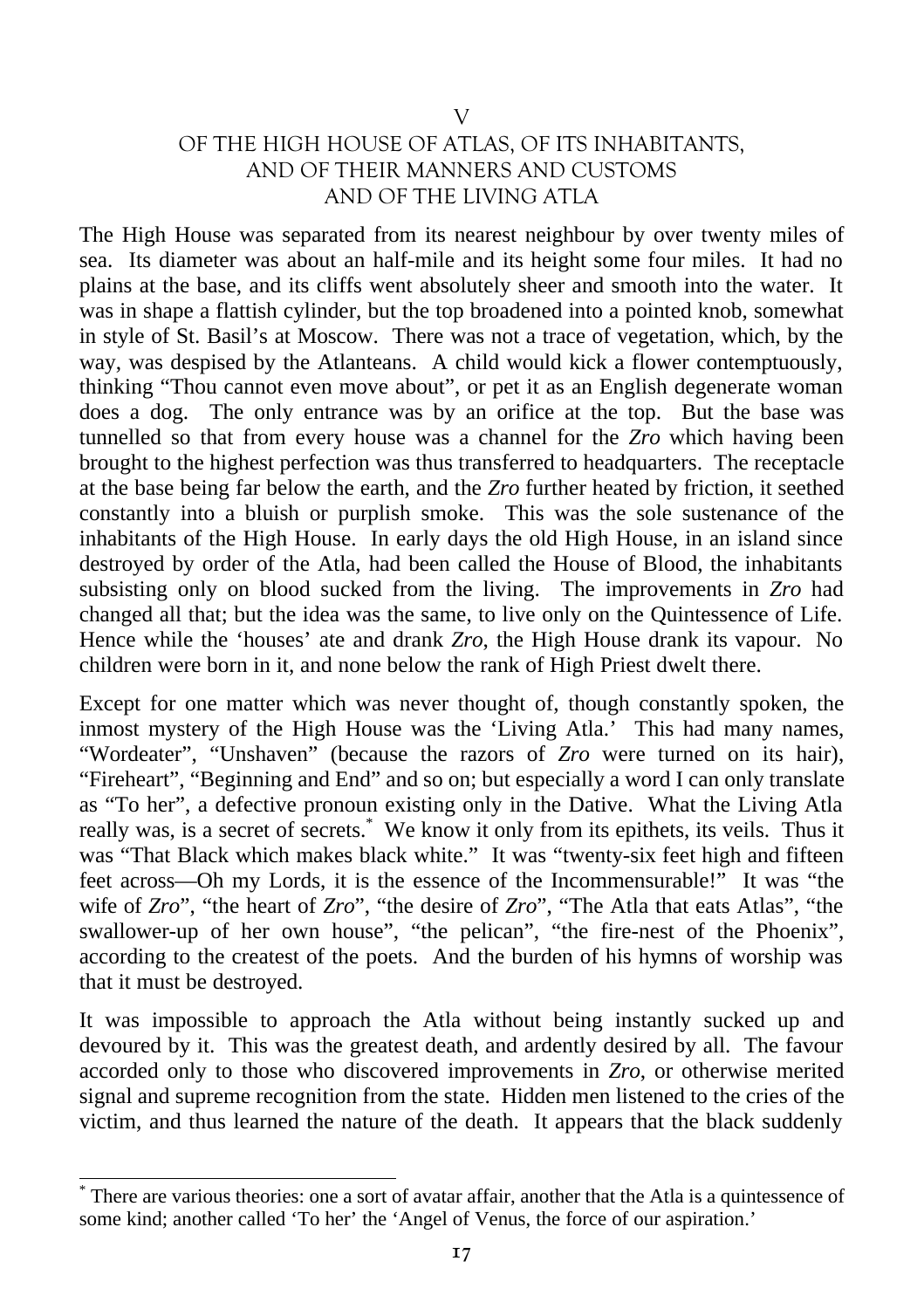broke into a fiery rose, "the only<sup>\*</sup> luminous thing in Atlas", and shooting forward enclosed him. For some reason which was never even guessed the Atla refused women. Those who had seen Atla were however useless to instruct. They came forth from the Presence smiling, and even under the most fearful tortures that the magicians could devise, continued to smile. This smile never left them during life, and the conscious superiority of it was so irritating, and so contrary to the harmony of life in Atlas that the women were killed, and their companions for the future forbidden to approach the Atla.

Whatever theories as to its nature may have been formed by the magicians were upset by a famous experiment. A most holy high priest, a man who at puberty had insisted on immediate marriage with all the women of his house, a magician who had formed four new compounds of *Zro*, and discovered how to pass matter through matter, was honoured by the great death. On reaching the last corridor, where the concentrated spirals of *Zro* vapour whirlded up into the Presence of Atla, he bade farewell to the appointed listeners in the manner suitable to his dignity, and then, taking a last deep draught of *Zro* into his lungs, rushed into the antrum. They heard him cry alound "O!" with surprise, and then with inexpressible rapture the words "Behind Atla, Otla!" which were, and still are, completely unintelligible. Their surprise was greated, when, seven days later, he came striding past them without greeting. He went to his 'house' and shut himself up, was never seen or heard again, but was assuredly still living at the time of the 'catastrophe.' This man founded a school of philosophy, or rather, it founded itself on what is supposed him to have discovered; and this school disputes with the orthodox the credit of the final success.

The lesser mysteries of the High House were concerned almost entirely with the creation of life, and the bridging of the gulf between Earth and Venus. These were connected intimately; the theory was that it Atlantean brains could exist in bodies sufficiently subtle to traverse æther, the task was done. Some of the experiments were crude enough, and, to our minds, horrible. They attempted to breed a new race by crossing with snakes, swans, horses and other animals.† The Greek legends of such monsters as Chimæra, Medusa, Lamia, Minotaur, the Centaurs, the Satyrs and the like are mere filtrations of the Atlantean tradition. The only theory behind such experiments was that they were contrary to the natural order, and so worth trying. Men of more scientific mind more plausibly passed *Zro* vapour through sea-water; but they only created serpents of vast size, which they cast into the sea about the High House as guardians. The sea-serpent, whether legend or fact, is derived from this experiment. It is quite possible that some still survive. Another school, objecting strongly to the sex-process "which must be transcended as the Lemurians overcame gemmation<sup>‡</sup>" vivisected men and women, taking various parts of the brain, especially

<sup>\*</sup> A mere compliment.

<sup>†</sup> Especially monkeys. The results of this experiment were sent to colonize an island, but escaped, and after many journeys, reached Japan, where their descendant flourish still.

<sup>‡</sup> [A note next to this word in the Smith TS reads "incorrect  $-5$ " but gives no alternative reading; and in any case, since "gemmation" means asexual reproduction by budding, it makes perfect sense in this context and is probably correct. – T.S.]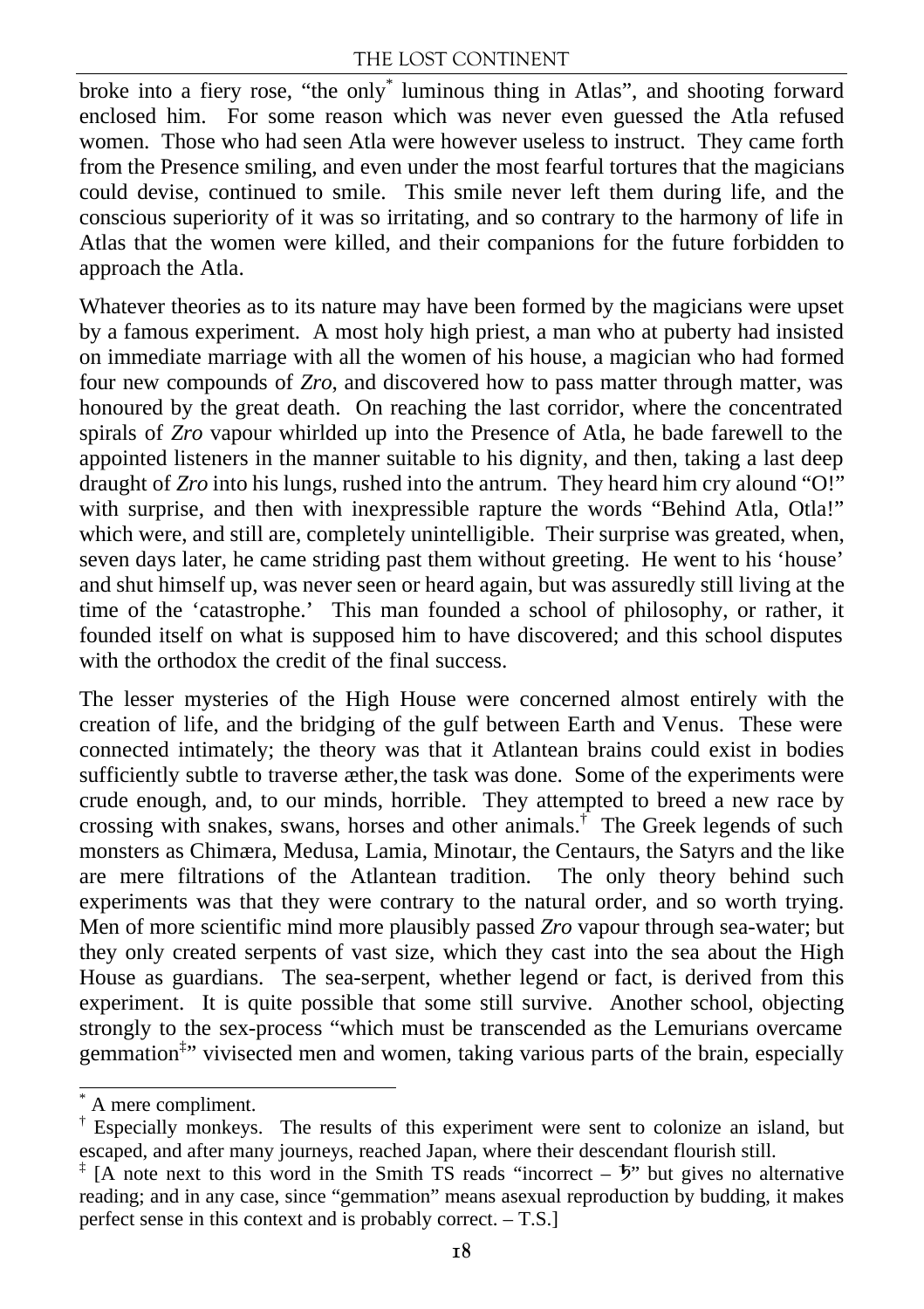#### LIBER LI

the cerebellum, the pineal gland, and the pituitary body, and cultivated them in solutions of *Zro* under the invisible rays of black phosphorus. The best result of this was a race of transclucent jelly-folk of great intellectual development; but so far from being able to travel through space, they could hardly move in their own element. Another school argued that as *Zro* in vapour combined the virtues of the liquid and the solid *Zro*, so a fiery state might be produced which would so impregnate their bodies as to make them "mates of the æther." This school held that the fiery *Zro* already existed in Nature, 'in the heart of the living Atla', and asserted that those who died by absorption into Atla passed straight to Venus. Many of them therefore tried hard to obtain messages from that planet. Familiar with Newton's first law of motion, they further held it possible to prepare *Zro* in such a state that a current of it could never be deflected or dissipated, and so, if it could be made in sufficient quantity, a bridge to Venus might be built by which they might travel. They therefore tunneled through the planet, as previously explained, to have a sort of cannon for the *Zro*. But as their supply was pitifully insufficient, they endeavoured to also to prepare as *Zro* which would have the power of multiplying itself. Alchemical tradition has some record of this problem.

Yet another group of magicians argued that as Nature had cast off the planets from the Sun—a disputed point, some thinking this due to magic, which if so completely destroys the argument—it would be contrary to Nature to cause the planets to fall back into it. They busied themselves with attempts to increase the Earth's gravitational pull, and (alternatively) to check her course. Their schemes were generally regarded as Utopian—yet they could boast of the discovery of the *Zro* that lightened bodies, and of a kind of æther-screen which generated mechanical power in inexhaustible quantities by making matter slightly opaque to æthyr. This engine only worked on a very small scale. A screen two inches long would tear itself from fastenings that would have held an earthquake, while the rocks in the neighbourhood would melt in a few minutes, and the sea boil instantly where its rays struck. The most brilliant of this school asserted "Matter is a disease of *Zro*" which may be translated nearly enough "Matter is a strain in the æther." He explained gravitation in this way. Place two ivory spheres in a rubber tube; the strain on the tube is least when the balls touch. The tendency is therefore for them to come together. Friction alone checks them. Now æther is infinitely elastic and without friction. From these data he calculated the Law of Inverse Squares.

A more mystic school saw life everywhere. It knew all that we know, and more, about ions and electrons; it saw every phenomenon as a manifestation of Will. The crowning glory of this school was the discovery that *Zro* in its ninth stage, eaten and drunk with concentrated intention, produces the desired result, whatever (within wide limits) that result might be. This went far to supercede the use of all specialized forms of *Zro*, and so to unify the magical practice.

It seems curious with all this magic, Magic itself should be the thing most deplored. But it was the means, and, as such, 'that which is in particular not the end.' The word for Magic, *Ijynx*, was the only disyllable in the language, for Magic was the essentially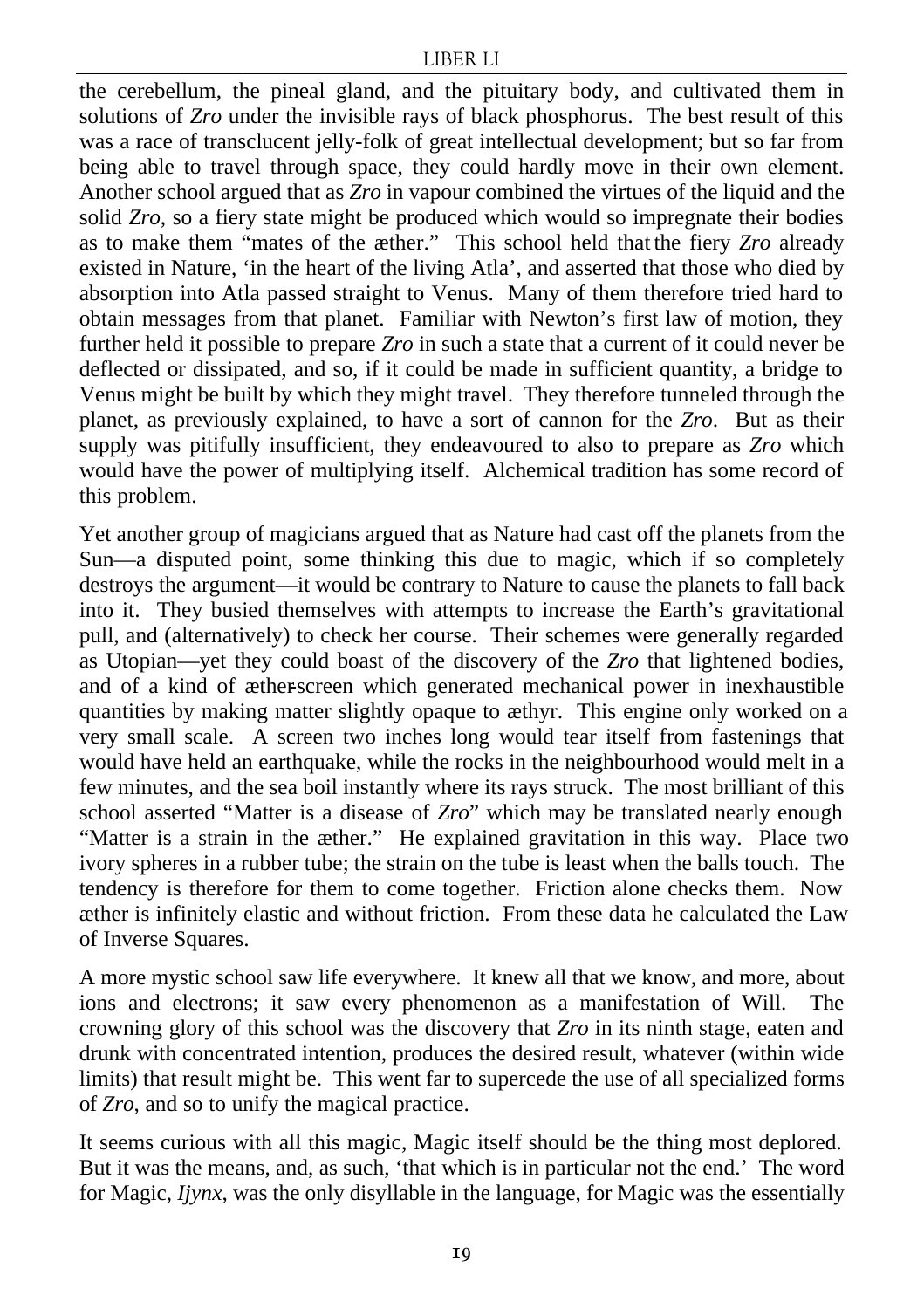twofold thing, more twofold (in a way) than the number two itself. It is interesting here to sketch briefly the mathematics of Atlas. The task is not easy, as their minds worked very differently from ours.

The number 1 was a fairly simple idea; but two was not only two, but also 'the result of adding 1 to 1' and 'the root of 4.' The numbers grew in complexity out of all reason. Seven was 6 plus 1, and 5 plus 2, and 4 plus 3, and so on; as wellas 'the root of 49', 'half 14', and the like. They even distinguished 4 plus 3 from 3 plus 4. Each number also represents an idea or group of ideas on all sorts of planes. It would have been quite possible to discuss dressmaking in terms of pure number. To give an example of the way in which their minds thought, consider the number three. Three, in so far as it gives the first plane figure, suggests superficies; with regard to the dimensions of space, solidity. Three itself is therefore 'that ineffably holy thing in which the superficies is the solid.' Of course hundred of other ideas must be added to this; and to grasp and harmonize them all in one colossal supra-rational idea was the constant task of every mathematician. The upshot of this was that all numbers above 33 were regarded as spurious, illusionary; they had no real existence of their own;\* they were temporary compounds, unreal in very much the same sense as our  $\sqrt{-1}$ . They were always expressed by graphic formulæ, like our own organic compounds. To take an example, the number 156 was regarded as a sort of efflorescene of the number 7: it was never written but as  $77 + \frac{7+7}{7} + 77$  $77 + \frac{7+7}{5} + 77$ .<sup>†</sup> Again 11 was usually written 3 + 5

+ 3. It was always the aim to find symmetry in these expressions, and also 'to find an easy way to 1.' This last is difficult to explain.

Eleven was their great 'Key of Magic.' It is a twofold number in 'the act of becoming 1.' Thirty-seven was 'the essence of 1' inasmuch as multiplying it by 3 gives 111, three ones, which divided again by three in another manner, yield 1. 'One would rather think of 48 as 37 plus 11 than as 4 times 12' is the statement of an elementary text-book dating from the earliest days of Atlas. It was a sort of moral duty to teach the mind to think in this manner.

The number 7 was the 'perfect number' with them as with us, but for very different reasons. It was the link between Earth and Venus, for one thing; I cannot explain why. It was 'the number of the Atla', and the 'house of success' (two being the 'house of battle). It was also grace, softness, ease, healing and 'joy of *Zro*' as well as 'play of phosphorus.' Many mathematicians, however, attacked it with vigour; there was at one time an almost general consent to replace it by 8, and its 'rapturecombination' 31, by 33. Despite the intence preoccupation with such ideas, mathematics as we know them had reached a perfection which if it does not surpass that of our own civilization, fails principally because its theorems, handed down to Euclid and Pythagoras, although imperfectly, formed a springboard whence we might leap.

<sup>\*</sup> A partial exception existed for prime numbers, as being 'self-generated', and each of these which had been investigated had its special (and comparatively simple) signification.

<sup>†</sup> [Compare the arrangement at the centre of the Seal of the A∴A∴ – T.S.]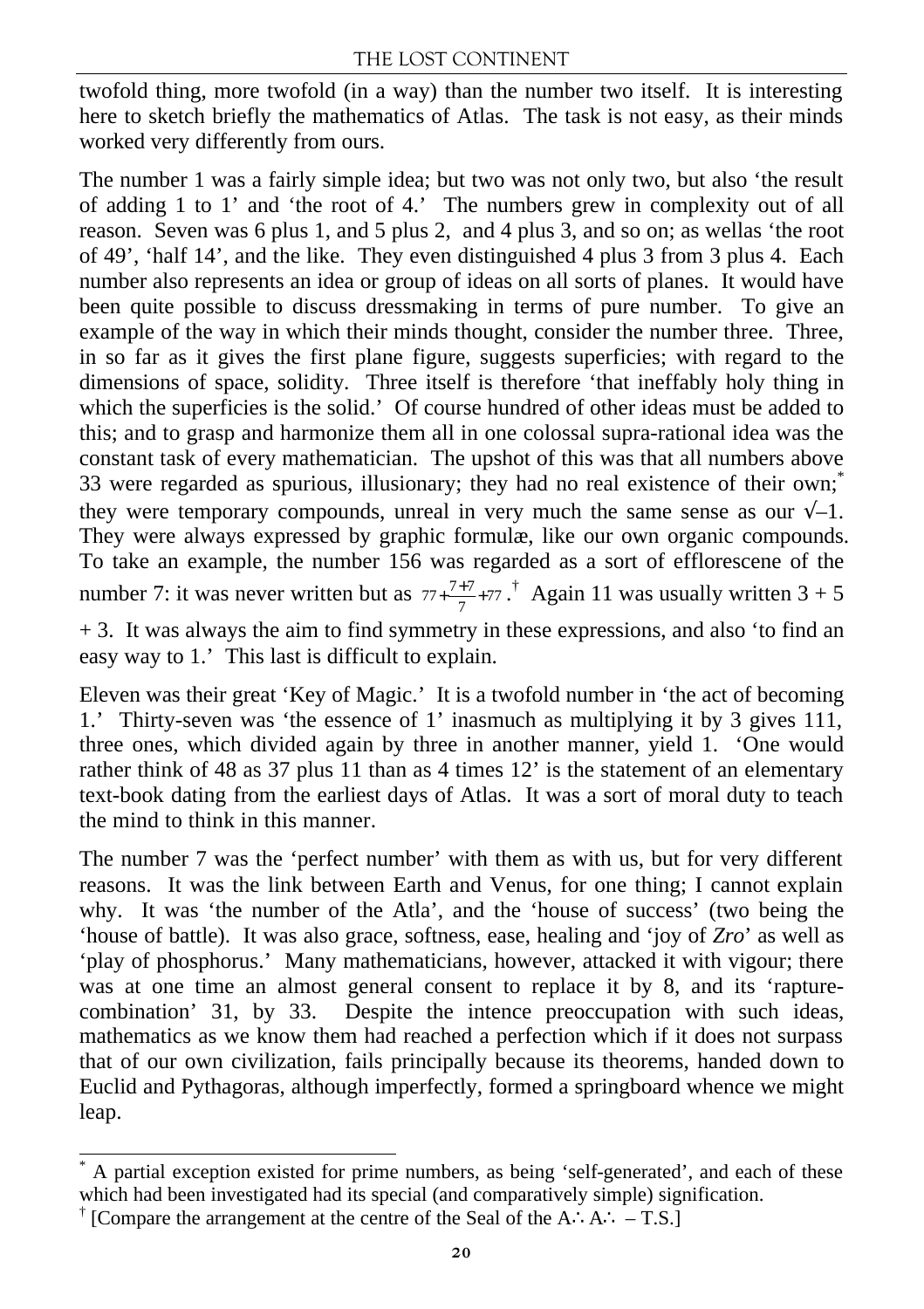The initiation of children was also a matter reserved for the High House. Weaned at three months, the children were tended by the lower classes until the age of puberty, an occurrence which fitted them at once for initiation. A legate from the High House was sent for, and in his presence the child was brought, acquainted with *Zro* by both its father and its mother, and full instruction in 'working' was further conferred by any member of the 'house' who chose to do so, this in practice meaning by everybody. The ceremonies were frequently long and exhausting; children often died in the course of them. This was not regarded as a serious calamity; some schools of magicians even pretended to rejoice. The representative of the High House had a prior right to the parents of the child; at times he conducted the initiation in person, a high honour, but invariably fatal. On rare occasions male children were sent over to the Atla to be devoured. The parents of so fortunate a child were advanced in rank on the spot, and had special privileges conferred on them, sometimes even being transferred to a 'House of Houses.' All those who dwelt in the High House were veiled whenever they appeared, in order to prevent it being known that they were of the same appearance in all respects as their inferiors. This ordinance had been made after the Great Conspiracy, with which I shall deal in the chapter on History.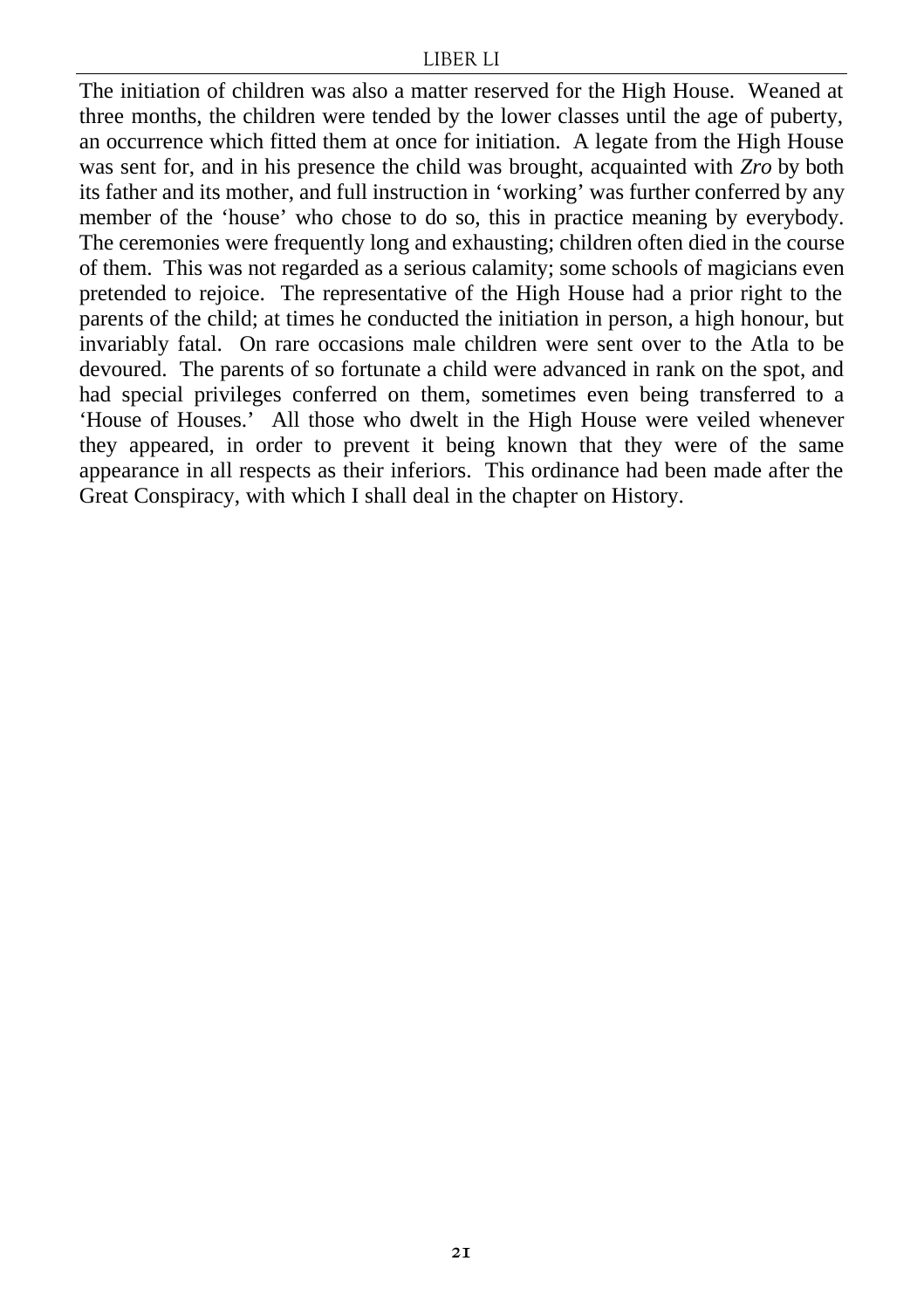# OF THE UNDERGROUND GARDENS OF ATLAS, AND OF THE ALLEGED COMMERCE OF THE ATLANTEANS WITH INCUBI, SUCCUBI, AND THE DEMONS OF DARKNESS

I have referred to the contempt with which the Atlanteans were prone to regard the vegetable kingdom. Animals, including men, shared their scorn. The idea may have been that with all their advantages they ought to have done much better for themselves. Minerals, however, were regarded as helpless; and hence the extraordinary attention paid to them. Beneath the houses the rock had been tunnelled out into grottos, some in odd fantastic forms, but most in immense polyhedra or combinations of curves. Each 'house' and some twenty of such gardens Three reagents were used in the cultivation; the 'seed of metals', the 'seed of Light' and the 'seed of …', an untranslatable idea approximating to our 'mystic's interpretation of 'Alpha and Omega.' The two former produced simple effects, the first formed jewels, self-luminous, which yet grew like flowers, the second similar effects with metals; while the third brought any mineral to flower in the most extravagent combinations of colour and form. All such conditions as texture, hardness, elasticity, and physical attributes in general, were considered worthy of the profoundest attention.

As an instance of these, I may describe particular gardens. One would have a roof of softly-glowing sapphires, foxglove, bluebell, or gentian, and between these champak stars of ruby. The walls would be covered with tendrils of vine within whose depths lurked tiny blooms of amethyst. The floor would be of malachite, but alive, growing as coral does, softer than any earthly moss and more elastic to the tread. On every darker leaf might glow dew-drops of self-strung diamond formed from the carbon dioxide of the air by the action of the 'seed of light'. Another grotto would be a monochrome of blue, various copper salts being 'planted' everywhere, and growing in incrustations and festoons of every shade of blue from the faintest tinge of coelrulean azure to the depths of ultra marine and indigo. The floor would be mingled, transclucent blue and green and grey, in whose abyss would be seen shapes of anemones, perhaps of such hues as iron oxide, silver chromate, and cuprammonium cyanurate. All this floor would in all respects resemble water but for its greater solidity, and floating on it would be giant lilies, great green leaves of emerald with cups of pearl not less than 12 feet in diameter, with corollæ of pure gold, so fine that they glimmered green, with pistills of platinum on whose tops trembled great pigeonblooded rubies. Another might be wholly of metal, a mere bower of jasmine, with its floor of violets. The law of growth of these creatures of wisdom was not that of plants or animals, or even of crystals; it was that of the earth. Constantly growing at the planet approached the sun, they as steadily shrank as she departed to aphelion. This was not growth and decay, but the rise and fall of an eternal bosom. It is probably, too, that this is one of the reasons why Atlas neglected the higher kingdoms; they had learned to grow, but on wrong lines, and it was too late to endeavour to correct the error.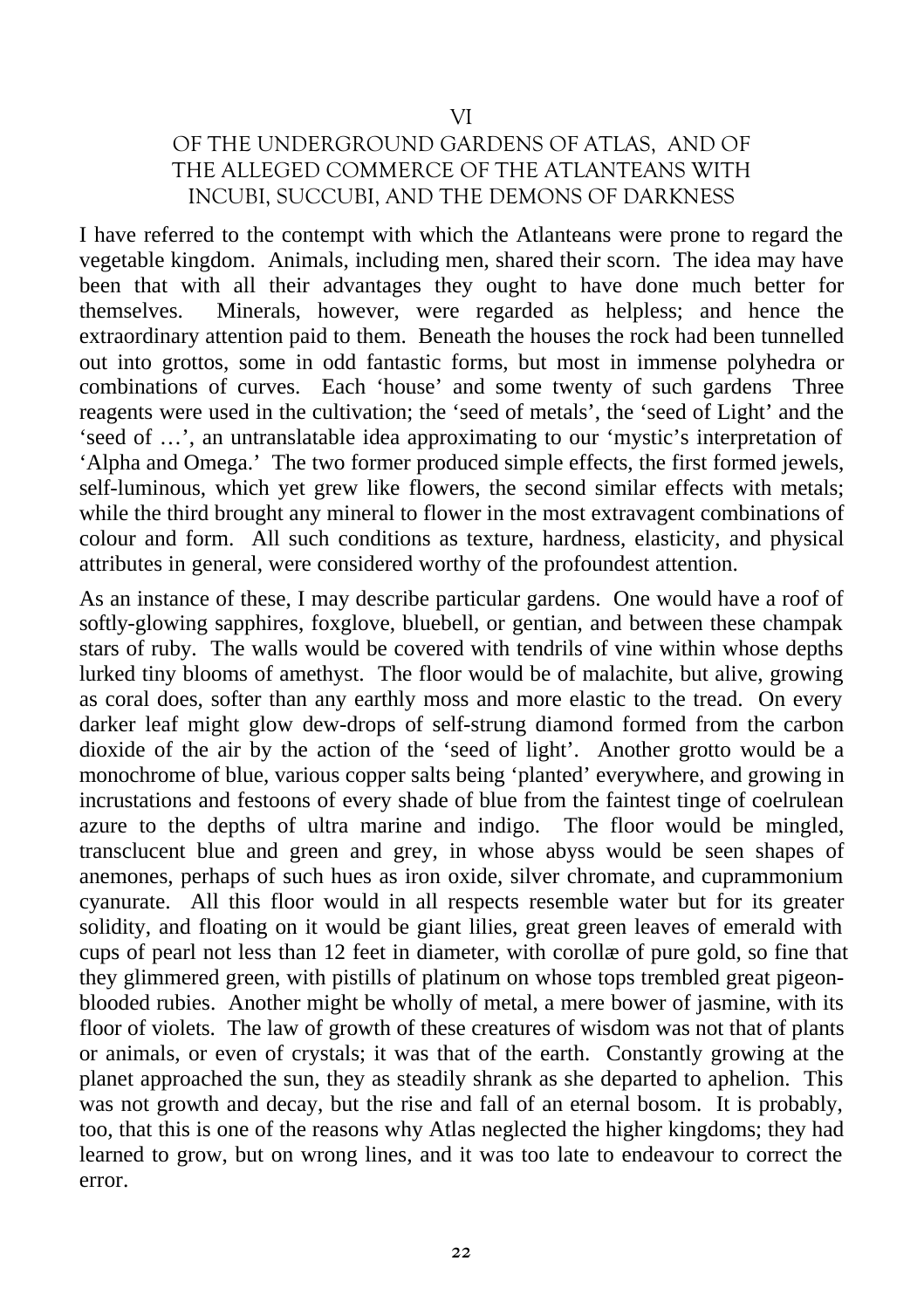These gardens were the principal places of working. It was hardly possible to pass from one place to another without coming upon one of them, so cunningly were they distributed; and in every garden would be found, joyful and noble, parties of workers intent upon their beloved task. The passer-by would gladly join of such parties, engage in the work for as long as he wished, and then proceed upon his private business. In these same gardens, too, were salvers and goblets always filled with *Zro*, and after toil, refreshment fitted the workers to return to labour.

Now of these workings the gardens strange tales are told. It is said that the inhabitants falling to repose were visited by incubi and succubi (whatever the nature of these may be, and I by no means concur in the opinion of Sinistrari\* ), and that they welcomed such with eagerness. Nay, darker legends tell of infamous commerce and intercourse with demons foul and malicious, and pretend that the power of Atlas was devilish, and that the catastrophe was the judgement of God. These medieval fables of the debased and perverted phallicism miscalled Christianity are unworthy even to be refuted, founded as they are on hypotheses contrary to common sense. Nor would they who knew themselves masters of the earth have deigned to degrade themselves, and moreover to vitiate their whole work by commerce with inferiors. If there be any truth whatever in these stories, it will then be more easily supposable that the Atlanteans aspiring to journey sunwards to Venus, might invoke the beings of that planet, should it be possible for them to travel to us. And that this is impossible who can assert? On the theory of the Magicians, power increases as the sun is approached, the inhabitants of earth being more highly infused with the magical force of Our Star than those of Mars, and they again more than those of great Jupiter, gloomy and disastrous Saturn and Uranus, or Neptune lost in star-dreams. Again, the powers of each particular planet may, nay, must be wholly diverse. So fundamental a condition of existence as the value of *g* being vastly various, must not the inhabitants differ equally in body and in mind? What lives on the minute and airless moon can be no inhabitant of what may hide beneath the flaming envelope of the sun, with its fountains of hydrogen flaming an hundred thousand miles into the æther. And surely so wild an ambition as that of Atlas would not have been held by beings so wise and powerful for so many centuries had they not either a sure memory of their coming from Mars, or some earnest of their eventual departure to Venus. Man does not persist in the chimerical for more than a few generations. Alchemy achieved results so startling and so beneficial to humanity at large—one need only mention the discovery of zinc, antimony, hydrogen, opium, gas itself—that the original ideals were changed for others more limited and more practical—or at least more immediately realizable.

Nor is this view unsupported by testimony of a sort. "Unreal and glorious, rays of our father the Sun", says one of the poets of Atlas, "are they within us. Let us call them forth by utterance that is not uttered, by the gesture that is not made, by the working

 $\overline{a}$ 

<sup>\*</sup> He wrote the classic on Incubi & Succubi. [MS note on one of the TSS of *Liber 51*, apparently by Karl Germer. The reference is to a volume called *Demoniality*, which has in the 20<sup>th</sup> century been published in an English translation by Montague Summers. The original was condemned for heresy (possibly because Sinistrari argued that incubi and succubi could potentially be redeemed) and the English edition prosecuted for obscenity – T.S.]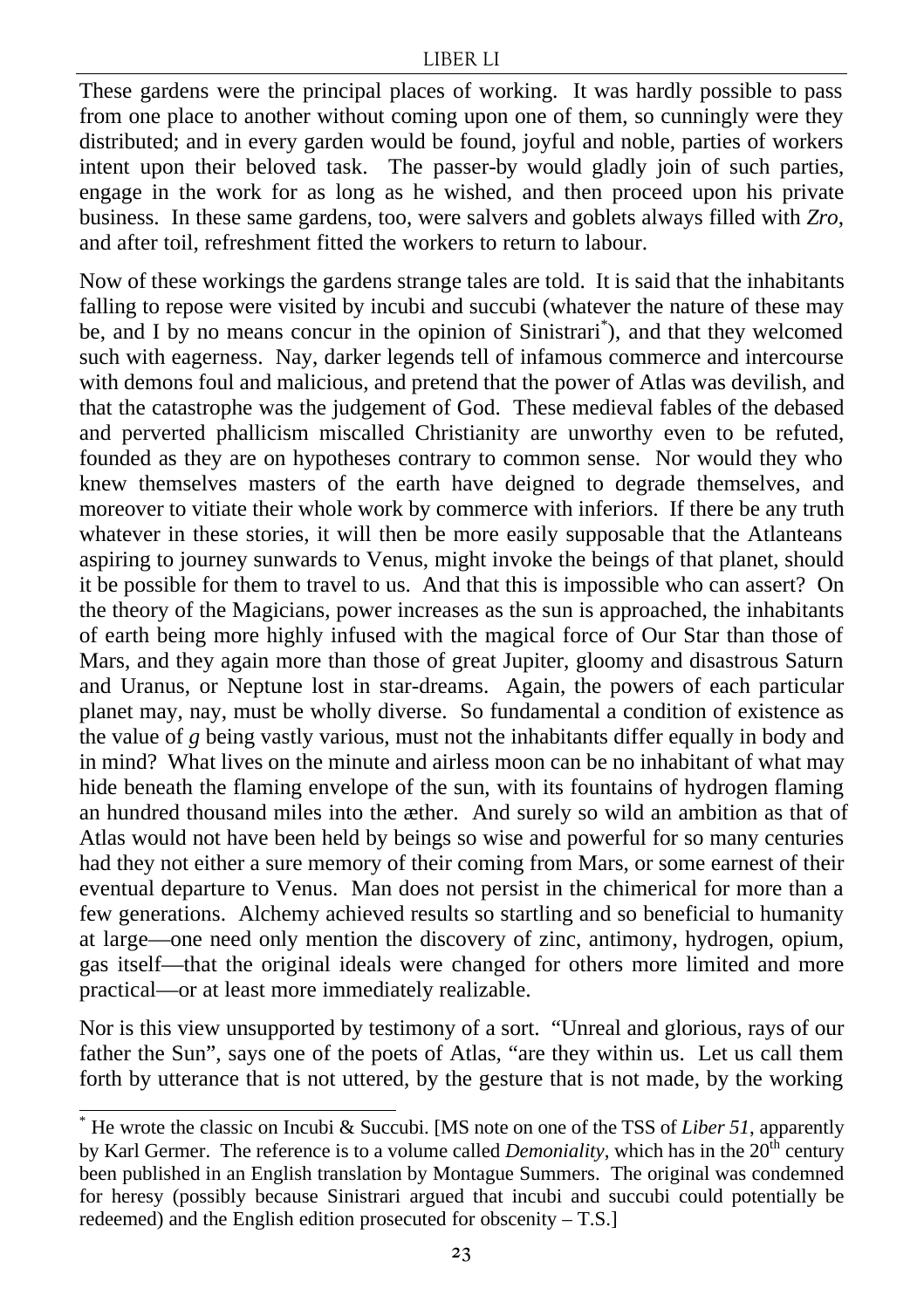that is above all working, for they are great and glorious, rays of our father the Sun. Then from our bride that waits for us in the nuptial chamber, green in the green West, blue in the blue East, exalted above our father in the even and in the morn, spring forth our heirs and our hosts, to greet us in the darkness. Dim-glimmering are our gardens in the light of the seed of light; they are peopled with shadows; they take form; they are serpents, they are as trees, they are as the holy *Zcrra*, they are as all things straight or curved, they are winged, they are wonderful. With us do they work, and that which was but one is seven, and that which was two is become eleven! With us do they work, and give us of the draught miraculous; us do they instruct in magic, and feed us the delicate food. Let us call forth them that are within us, that they that are without may enter in, as it was made manifest by Him that maketh secret." This passage, not devoid of a rude eloquence, makes clear what was held in exoteric circles. For in Atlas the poet was not as in England a holy and exalted being, one set apart by his high calling, throned in the hearts of the people, cherished by kings and nobles, one on whom no wealth and honour are too great to shower, but one of the people themselves, of no greater consequence than any other. Every man was an artist in so far as he was a man; and every man being equally so in nature, whether in achievement or not mattered nothing, as appreciation was of no moment. Accomplishing Art for the sake of Art, the interest of the creator of the work died with its creation. It may therefore be possible that these words are those of poetic exaggeration, or that there is a concealed meaning in them, or that they are intended to mask and mislead, or that the poet himself was not fully instructed. Indeed it is certain that only the High House had the secrets of Atlas, and that the magicians of that House held the undeniable if sometimes dangerous doctrine that the truth and falsehood of a statement alternated as do day and night according to the status of the hearer of the statement. However, so strong is the tradition concerning the 'Angel of Venus' that it must at least be considered carefully. The theory appears to have been that if the magicians of Venus invited the Atlanteans, means would assuredly follow, just as if a King summons a paralysed man to his presence, he will also send officers to convey him. Now whether the 'Angel of Venus' is really an angel in anything like the modern sense of the word, or merely a title of one of the principal magicians of that planet, it is evident that the High House ardently desired his presence. That this might be manifested by the birth of a child 'without the stain of Atla' was clearly an ultimate desideratum, an outward and visible sign of redemption, an obvious guarantee of the reality of the occurrence. It was then a Virgin high priestess who achieved so notable a renown; whether or not this is a mere poetic parable of the abiogenesis—if it indeed fair to so describe it—of the eleventh stage of *Zro* is another and an open question. In any case, such is the tradition, and numerous parodies of it are still extant in the stories of the births of Romulus and Remus, Bacchus, Buddha and many other legendary heroes of modern times; we even catch an echo in the myths of such barbarous lands as Syria.

So much and no more concerning the Underground Gardens of Atlas, and of their commerce with the inhabitants of Venus.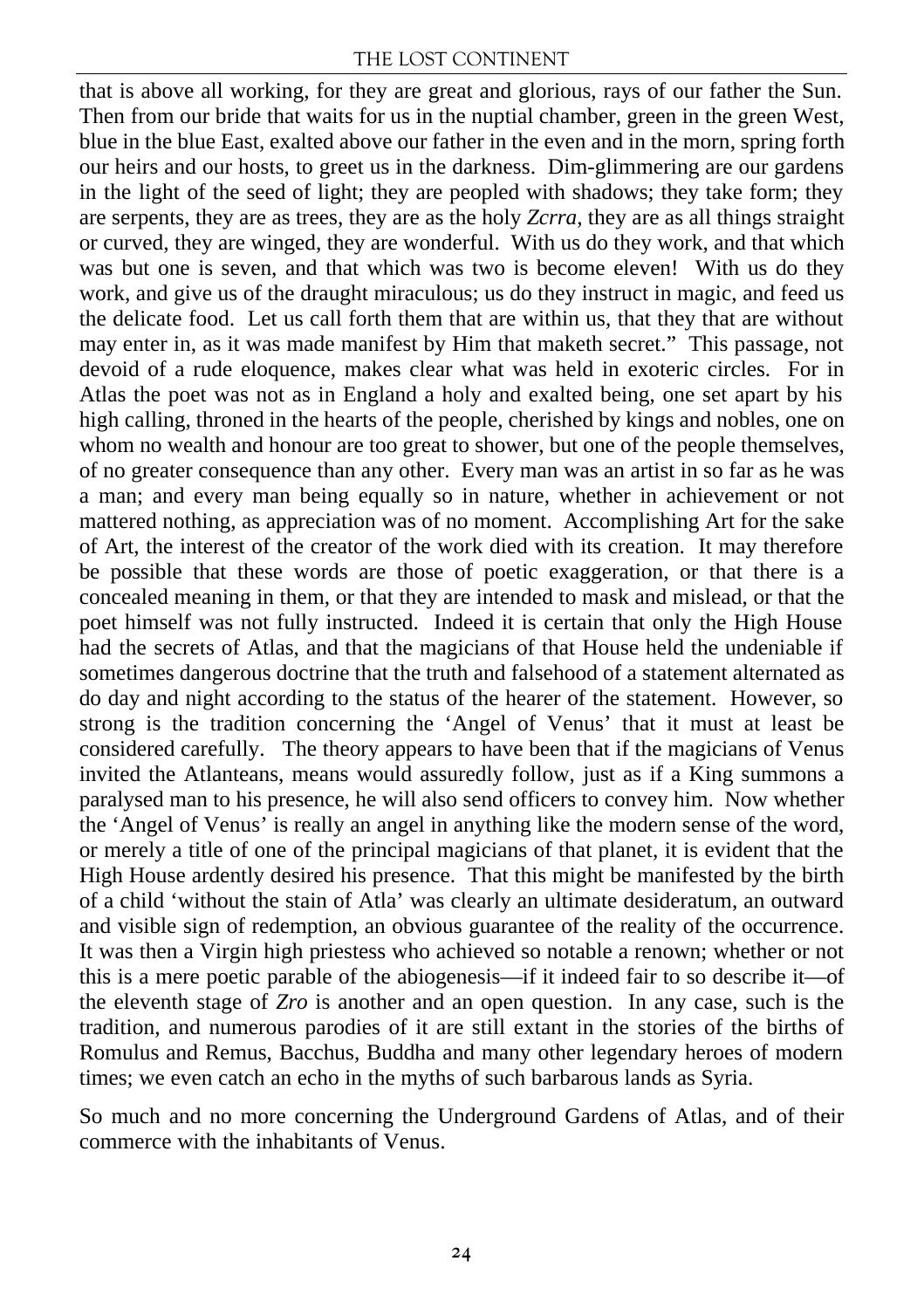#### OF MARRIAGE AND OTHER CURIOUS CUSTOMS OF THE ATLANTEANS; AND OF SACRIFICES TO THE GODS

I have already adverted to that most singular conception of the duty of the married which opposes the customs of Atlas to those of any other race on earth. But the considerations which established it have yet to be discussed. I will not insist on that gross and cynical view which might perceive in English marriage today a practical vindation of the Atlantean position. On the contrary, in Atlas marriage formed the loftiest of ideals. It resembled the "Hermetic marriage" of certain alchemists. The bond between the parties was onl stronger for the absence of the lower link. The idea underlying this was in the main a particular case of the general proposition that whatever was natural should be transcended. As will be seen in the final chapter, the very stigma of success in their Great Work was the transcending of the sexual process. The bond of marriage was not, however, entirely of this negative character. It had its positive side, and here closely resembled the so-called Christian doctrine of Christ and the church. Husband and wife were to be father and daughter, mother and son, brother and sister, teacher and pupil, and above all, friends. And this relation was to subsist on all planes. The hieroglyph of love was a cross; that of marriage, parallel straight lines, and as the cross was to be transcended in the circle, so were these lines to converge not on earth, but in Venus. In the meanwhile each partner led his own free life; and it often occurred that a woman, having borne two children to a man and married him, would bear to children to another man, and so on for perhaps two centuries, thus acquiring a cohort of husbands. Such an arrangement must clearly have led to grave confusion had any question of property and inheritance been involved, but notions so unfortunate were unknown. Where all had every heart's desire, of what value were they? It is true that some division of labour (though little) was involved in the social scheme, but it occurred to no one to regard the supervision of the serviles as less honourable than the offering of the great sacrifices. In a perfect organism one part is as necessary and decent as any other part, and no sane observer can reason otherwise. For a perfect organism has a single definite aim, and the only dishonourable feather on an arrow would be one that was out of place. Human nature being what it is, one may nevertheless agree that this measureless content with the existing order, except insofar as the purpose of the establishment of that order was unfulfilled, was rendered possibly by the extreme lightness of the toil demanded of any individual. But it is impossible for slaves to understand free men. It is always a wonder to Englishmen that a man should devote himself to unremitting toil for an ideal. He is called a crank, basely slandered, the lowest motives being without any reason assigned to his actions, mocked, persecuted, perhaps crucified. This is partly forgiveable, as in England philanthropy is almost invariably the mask of vice and fraud.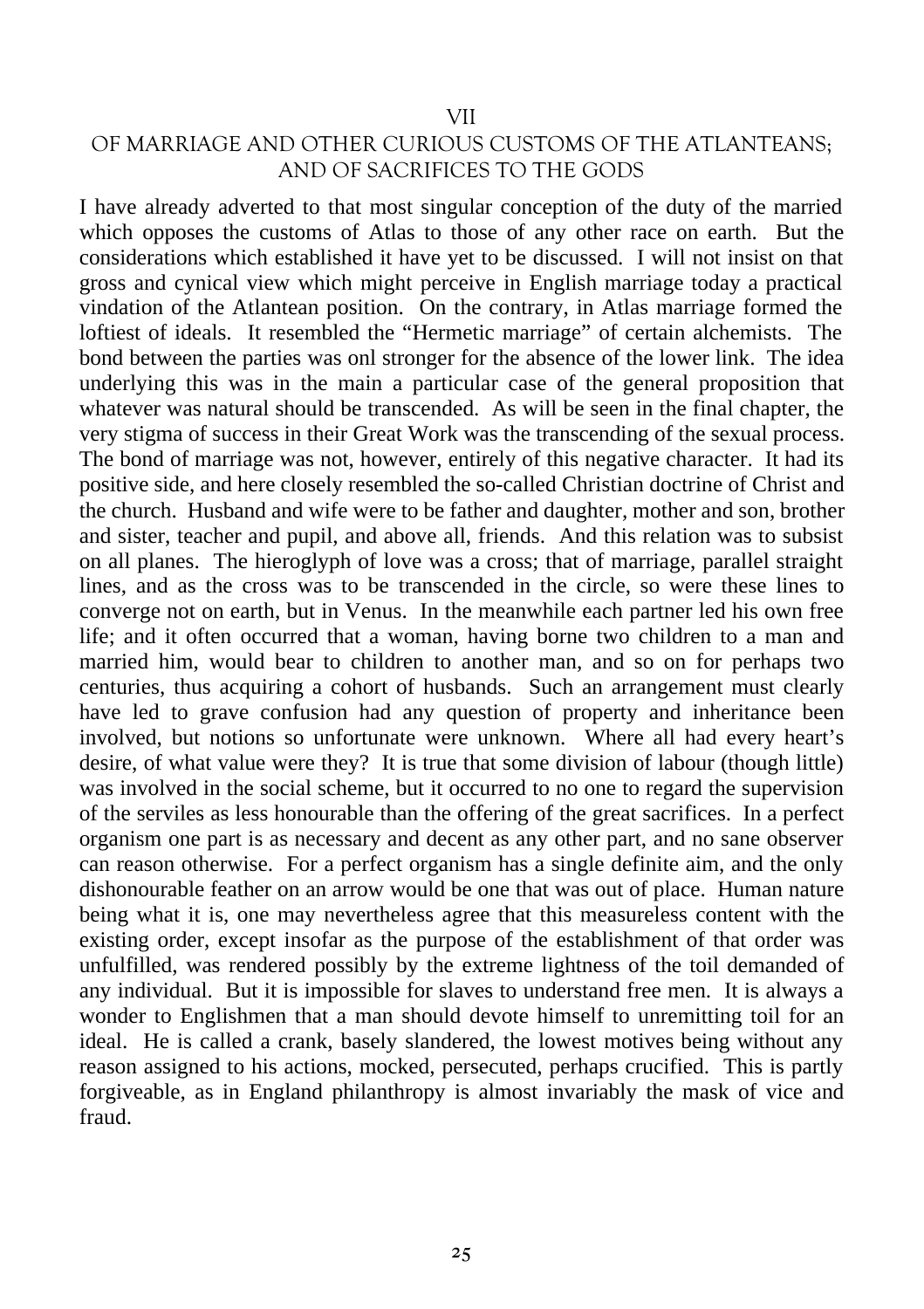The ceremony of marriage<sup>\*</sup> was simple, dignified, yet poignant. The lovers in the presence of their whole house, publicly embraced for the last time. Their two children pressed them apart. Elevating their hands in a crossed clasp they gave way, and the children passed trhough, preceding a most holy image which was borne by a priest and priestess between them. They then parted, and each was severally congratulated and embraced by any of the others who chose, and the priest and priestess then, exalting the image and setting in a suitable shrine, closed the ceremony by the command "To work" and adding force to the same by their example.

The education of the children was another important matter in which their ideas were wholly opposed to our own. It ceased altogether at the age of puberty, which was sometimes as early as six, never later than fourteen. Were it so delayed, the delinquent was crowned in mockery with a square black cap, sometimes tasselated, and sent among the serviles to instruct them in religion and similar branches of learning, and never permitted to return to Atlas. The ignorance and superstition of the plains was thus kept at a proper height.

The method of education was indeed singular. Certain Atlanteans who made it their study would place various articles in the hands of infants, and observe what use they made of them. In the course of a few months the experts had accurately mapped the psychology of the child, and it was led in accordance therewith. The marriage customs of Atlas allowed no too rapid growth in numbers, and it was therefore easy to give each child attention. The method of opposition was again employed in education, the child's natural wish being constantly stimulated by a parallel training in the contrary subject. Children were also shown a series of ordered facts, and an explanation given. But not the least pain was taken to ascertain whether the child had retained those instructions. They were left as impressions on the mind. The brain was not injured by the strain of being constantly forced to bring up its stores from subconsciousness. It was found in practice that every child learnt everything that it was shown, and that this learning was always ready for use, while the consciousness was never wearied and overcrowed. It was also found that those whose memories were what we call good were precisely those who failed to develop in other ways more useful to society.

The most peculiar of all their methods was the search for genius. It was the business of the experts to pay the most serious and reverent attention to all that a child did, and whenever they failed to understand the workings of its mind, to place it under the charge of a special guardian, who did his utmost to comprehend sufficiently to be able to encourage it to become yet more unintelligible.

Apud eos membrum virile membrano lucido erat; ob quod qualis circumcisio die navitatis facta erat. Vix credere dignum est, tanquam verum, feminarum montes venereales similitudine facies fuere, facies demoniacæ, sardonicæ, Satyricæ, cujus os

<sup>\*</sup> There was also the marriage of those of the Magicians who refused all intercourse with the opposite sex, and were therefore married to the whole sex as such. Here was no ceremony used; but each had a special mark signifying that he or she was thus consecrated.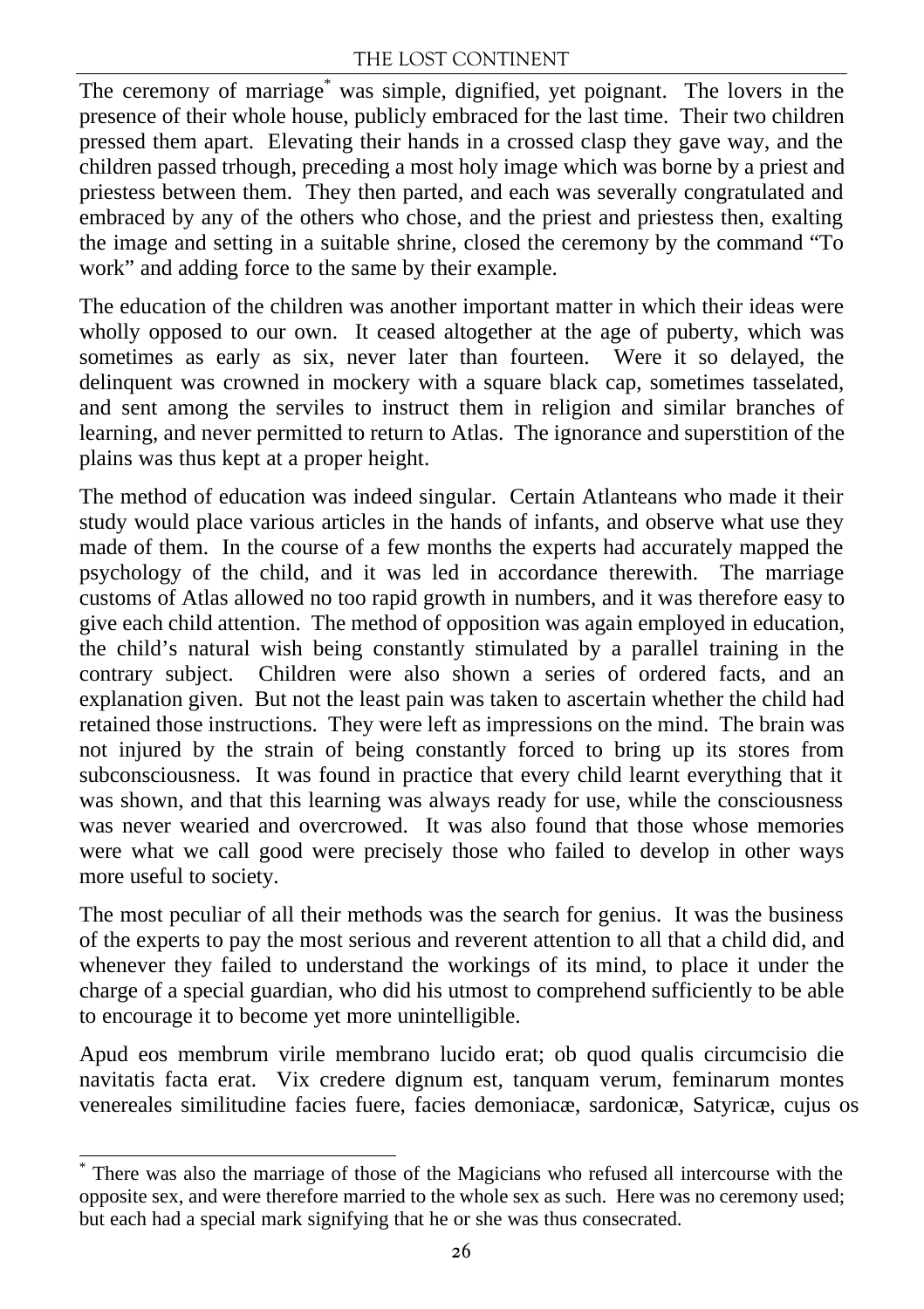erat os vulvæ, res horribilis atque ridiculose. Ferunt similia de virorum, quæ fingunt sicut imagines homonculorum fuere. Lege—Judica—Tace.<sup>\*</sup>

Many of the men had ossified extensions of the frontal process which amounted to horns, and the same formation was occasionally found in the higher types of women. Curiously carven headdresses of gold were worn by both sexes, and those of priestly rank adorned them with living serpents and the high priests yet further with feathers or with wings, such being not the spoils of dead birds, but the blossoms of the live gold of the crowns. Some tradition of this custom is found in the pictures of the 'Gods' of Egypt, these gods being merely the Atlanteans whose mission civilized the country. The names of some of the earlier gods confirm this. Nu (Heb. *Noah*) is Atlantean for arch, Zu (Egypt. *Shu*) for many ideas connecting with wind, Asi means 'cunnus quasi serpens', obviously the name of an actual High Priestess. Ra is pure Atlantean for Sun, and 'Mse (Egyptian Chomse) for moon. The idea in 'Mse is that of a strong woman ('M) closing the mouth of a serpent (S) or dragon, and from this we have the XIth card of the Bohemian Tarot, and the legend in the Apocalypse. In the mystic Greek used by the Gnostics we find similar traces,  $\Sigma O \Phi I A$  being from S Ph, giving the idea of 'serpent breath', *i.e.* wisdom. I A O is Φαλλος, Κτεις, Πρωκτος.<sup>†</sup> The word  $\Lambda$ OCOS means the Boy  $(\gamma)$  naturally engendered of the Virgin  $(\lambda)$  and the serpent  $(\sigma)$ . QEOS (root  $\Theta$ , first written  $\odot$ ) means the sun in his strength and also Lingam-Yoni conjoined. XPI $\Sigma TO\Sigma$  is "The love of passion of the Rising Sun (P) and the serpent (S). The I and T indicate certain details which are foreign to the present discussion.  $NETMA$  (Atlantean N M) is the 'Arch of the Woman'. MAPIA, the Woman of the Sun,<sup>‡</sup> the words MEIOPA $\Sigma$  and ABPAEA $\Sigma$  are again derived from Atlas. "The women entered, Lingam being conjoined with the Yoni, bears the sun from her serpent womb" and "From the womb's mouth the Sun (coming seeketh) a womb for his desire, even the womb of a serpent", the course of the year being signified in this manner, as usual with the ancients. This plan of an idea corresponding to each letter was carried out very strictly; thus TLA, black, means the stigma or mark of the virgin's womb, IA (Hail! Greeting!) 'face to face', from the other peculiarity described above.<sup>§</sup> These few examples will suffice to indicate the singular character of the language,\*\* and the way in which its essential dogmatic symbols have been incorporated by the heirs of Atlas in the inmost sanctuaries of races which they deemed worthy of such assistance.

<sup>\*</sup> [*Lat.*, "Read—judge—be silent." I leave translation of the rest of the passage as an exercise for the reader as there are a few points on which I am uncertain, although it appears to be describing, *inter alia*, a curious form of body art, as well as alluding to Crowley's "Solar Phallic" doctrine. Crowley may be quoting, or more likely pastiching someone, I am not sure  $-$  T.S.

<sup>†</sup> [*Grk*. "Phallus", "Comb" (used euphemistically for vulva), "anus." — T.S.]

<sup>‡</sup> MAR is Atlantean (also Sanskrit!) for die. This word throws light on their conception of death.

 $\frac{1}{2}$  [*i.e.* in the Latin passage. — T.S.]

Note that no tautologies defile its linguistic walls. "As I have written" is never changed to "as I have observed, noted, described, said, indicated, remarked, pointed out' and so on.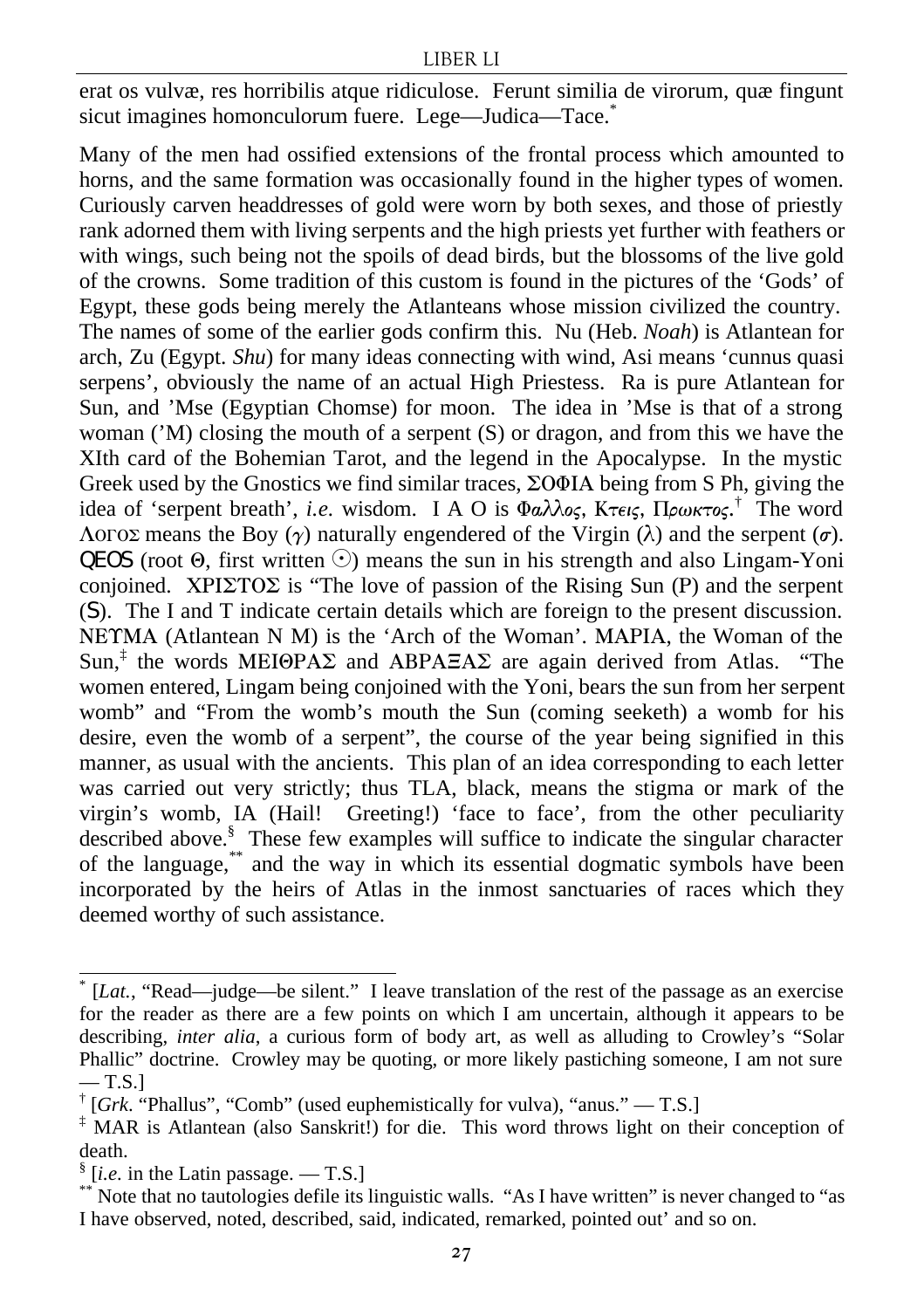I must not pass over in silence the question of the sacrifices to the gods, to which a passing reference has already been made. Such sacrifices were not very frequent; the victims were the 'failures', those who were useless to the social economy.\* As they represented capital expenditure, the object was to recover this, at least, since no interest could be expected. This victim was therefore handed over to a High Priest, or Priestess, who extracted the life by an instrument devided for and excellently adapted to the purpose, so that it died by exhaustion. The life thus regained was given to 'the gods' in a manner to complex to describe in this brief account.

The early age at which puberty occurred was due to design. The normal period of gestation had also been shortened to four months. This was all part of the scheme to economize time. Old age had been almost done away with by the great readiness of the Atlanteans to 'go and see' at the first sign of failing power. No doubt, further improvements would have been made but for the loss of interest in the matter, all generation being regarded as 'the old experiment', not likely to repay the trouble of further research. In the 200 or 300 years of man's full vigour, only 8 years on an average was the wastage of childhood, and even this was not all waste, since some time at least must be necessary for the experts to discover and train the tendencies of the mind. The body ought therefore to be regarded as an engine, the theoretical limit of whose efficiency had been reached.

So much I mention of the customs of the Atlanteans with regard to marriage, education, and religious sacrifices.

<sup>\*</sup> I must revert for a moment to the language. OIK, Greek *'Oikas*, meant the 'House of the penetrating men.' NOM, Greek *Nomos*, the 'arch of the House of the Women' *i.e.* that which roofed them in or protected them. Hence 'the law.'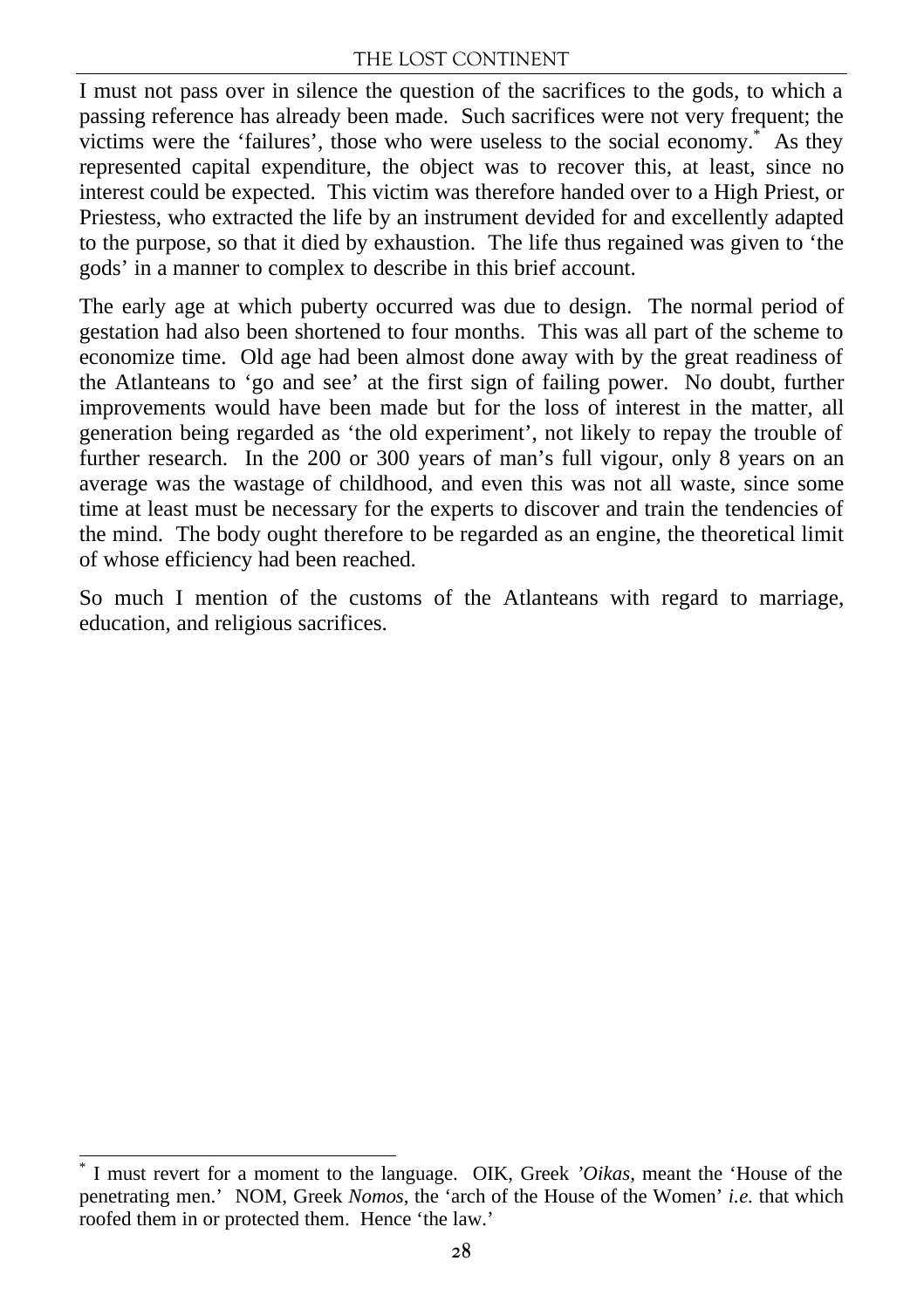# OF THE HISTORY OF ATLAS, FROM ITS EARLIEST ORIGINS TO THE PERIOD IMMEDIATELY PRECEDING THE CATASTROPHE

The origin of Atlas is lost in the obscurity of antiquity. The official religious explanation is this "We came across (under) the waters on the living Atla", which is pious but improbable. A mystic meaning is to be suspected. The lay historian says "We came, escaping from destruction, eight persons in a ship, bearing the living *Zro*." This reminds one of later legends of presumably equal value. Poets frankly claim "We descended from heaven," and it has been seriously urged that seafarers would have preferred to plains to the rocks. The law of contrariety to Nature explains this away. Others maintain that the earliest settlers came 'by air', or, 'through air'. This must mean balloons or aeroplanes, as flying was not known till centuries after. What is definitely known is that the earliest settlers were of a purely fighting race. An Atlantean Homer, Ylo, has described the first battle in such detail as to leave no doubt that he is retelling facts—a marked contradiction to his earlier books. There appear to have been but a few Atlanteans, unless the names given are those of chiefs, which internal evidence controverts. Their valour seems to have been prodigious. The natives were armed with every possible instrument of precision, having cavalry and artillery in abundance, as well as weapons that must have been as superior to the modern rifle (unless Ylo exaggerates) as that is to the arquebus. In spite of this the men of Atlas 'smote them with rods' or 'fell upon them with their cones', and routed them utterly. This mention of rods and cones has absurdly suggested to commentators that the Atlanteans used their eyes, and hypnotized the enemy. To state such an opinion is sufficient to expose its author to the contempt of the thoughtful. Altogether 86 battles were fought, extending over 5 years, before the natives were induced to sue for peace. This was granted on generous terms, which the colonists broke, as soon as they dared to do so, in accordance with the invariable practice of colonists, then as much as today. However, it was nigh on a hundred years before the first college of magic was established. Previously the Atla had been carried about as occasion demanded. It was now enshrined with some decency of ceremonial upon a mountain. About three hundred years later we find ourselves face to face with the first great Mystery of Atlas. This is a translation of the record of that most strange event.

"Now it came to pass that all men turned black and died, and that the living Alta abode alone, bearing Mercury, whereof the Sun knoweth. Thus came again the true men of Atlas, and their women, bearing gods and goddesses. And the void suffered nothing, and the earth was at peace. Now then indeed arose Art, and men builded, being blind. And there was light, and the scar of light wrought mischief. Therefore the wise men destroyed them with their magic, and there is no record because it is written in that which now is." A sort of "Si monumentum quaeris, circumspice" seems here implied. In any case there were clearly two gaps unbridgeable between the early struggles of the settlers, the period of great buildings, and the modern period, which proved stable, of 'houses.' The 'houses' were only made possible by the perfecting of *Zro*, and this helps considerably to fix the date. The next 2500 years were years of peaceable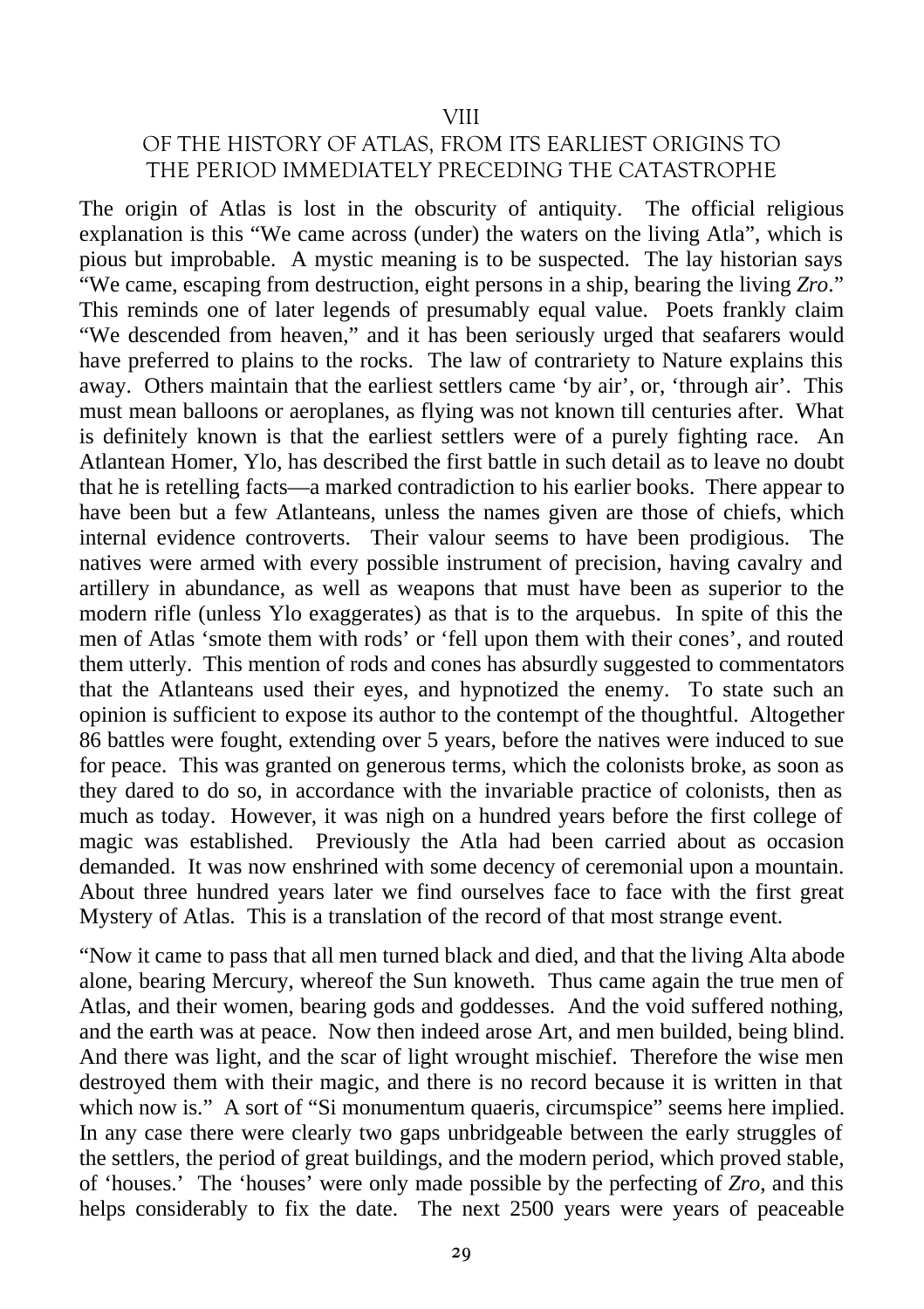progress; the labour mills were run without a hitch, and the next event was the discovery of black phosphorus. It had been the custom to worship the Atla with lights, and these lights had been candles of yellow phosphorus in golden sheathes. At that time the Atla was veiled. At one festival of Spring the veils were burnt up, the lights extinguished, and the yellow phosphorus was found to have been turned into the black powder. The magicians examined this, and brought *Zro* to its ninth stage. This revolutionized the condition of things: old age and disease were no more, and death voluntary. Strangely enough this led directly to the Great Conspiracy.

At the end of this period of 2500 years the system of 'houses' was well established. There were over 400 such 'houses', each of perhaps 1000 souls on average. These were governed by 4 'houses of houses' whose rulers took orders from the High House, at the head of which was the living Atla. The plain principle of Atlas was revolution; and like all revolutionary bodies, was obliged to adopt the stricted form of autocracy. A democracy is always soddenly conservative. The only hope is to catch it in one of its moments of crazy enthusiasm, and crush it before it has time to recover. Caesar and Napolean both did this so fars as they could; Cromwell and Perfiric Diaz did the same within narrower limits.

Now a certain sophist—for philosopher one cannot call him—tried to enunciate a magical law to the effect that the present standard of life was all that could be desired; that further progress would be harmful, that Venus was not worth attaining, and that the sole endeavour of the magicians should be to preserve things as they were. That such a proposition could be supposed a 'law' reflects no credit on its author or its supporters. Yet of these it found many. The ninth stage of *Zro* was a leap calculated to unsettle the calmest mind. Its reality had beggared the optimist's daydream. Poets had thrown down their stilettos.<sup>\*</sup> High Priests who had spent decades in hopeful experiment saw their results attained by an entirely different method. In short, two thirds of the people were infected with the heresy, and hoped to hear it promulgated as a Law of Magic.

It should here be explained that every Law of Magic had its turn as the principal law of practical working, and the school supporting any law, or insisting on it, became prominent with it. Every dominant law in all history had always been made insignificant by a new discovery about *Zro*, or other matter of practical importance, just as the 'Peace with Honour' battle-cry of Disraeli was drowned by the calculation of the cost of warships, soldiers and patriotism. Each step in *Zro* had consequently implied the rise to power of a new school; and the sophist was ambitious, and yet the law he wished to establish was the ruling law of the servile races.

The 'law' was accordingly sent to the High House for approval. Some opposition may have been foreseen, but no one was prepared fro the blackness of disapproval which actually radiated, striking hearts cold. A course without precedent, no answer was vouchsafed. On the contrary, even normal communication was suspended. The houses which favoured the innovation—333 in number—took counsel, came to the decision that it was useless to oppose the High House, and were about to acquiesce

<sup>.</sup> \* Needle-sharp daggers of *Zro* in its seventh stage were used to write on the rock walls of Atlas.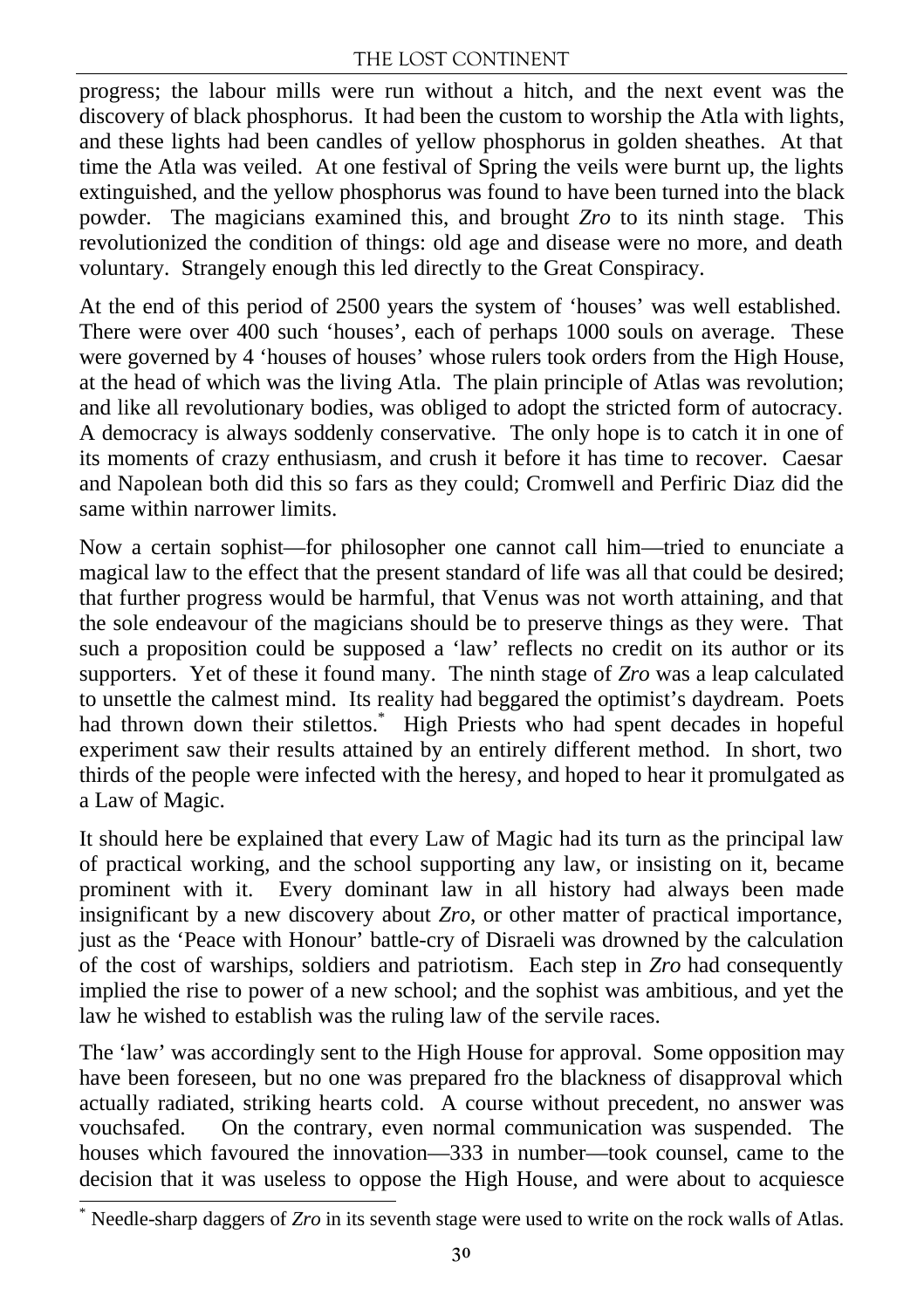when a woman who had once been in the presence of 'To Her' rose and thought vehemently 'The Living Atla is the head of our conspiracy.' In other words, they were the loyalists, the magicians of the High House the rebels. This was why they had cut themselves off, because their own head was against them. It was instantly resolved to go to the High House, and demand the custody of 'To Her.' Nearing the goal, however, a remnant of the ancient reverence half cowed even the ringleaders—I may mention that five of every six of the heretics were women—when they saw a stern phalanx of magicians, its point threatening their centre. As they wavered, a woman cried "They are only men such as we are." The ranks stiffened; on all sides the army closed upon the tiny phalanx, which only numbered 56 all told. It was then that the truth was known. Ere a blow could be struck, the attacking party vanished; it was instantaneous and complete annihilation. From that moment it was certain that the ruling power in Atlas was Something<sup>\*</sup> infinitely more awful than even the living Atla. In order to avoid any possible repetition of such a disaster—for the Magicians of the High House knew that any manifestation of the Supreme must unto the work of centuries—they gave out that they had become too terrible to look upon, and for the future they always appeared with heavy veils, or rather masks, since for the most part they were carven fantastically by the wearers in the leisure hours. A further alteration was made in the system of government. The head of one of the 'houses of houses' was made supreme: the High House took no part in affairs of state. Thus the Atla was to all intents and purposes deposed, although the same reverence and sacrifice were paid to it as formerly. It became a 'constitutional monarch', in our modern jargon.

The next thousand years were years of serious trial in other ways. The toil of repopulation was excessive, and there was a revolt or rather strike of the servile races, which was ended by the substitution of 'bread from heaven' for those products of the earth on which they had formerly been fed, a diet which proved so adapted to their nature that no labour trouble ever recurred.

The Greek legends of the wars between Gods, giants, Titans are traditions of a real was or series of wars which continued with intervals for over 200 years. The enemy had developed naval armament to an extreme. Their tactices were these:

- 1. To wipe out the servile races and so interfere with the production of *Zro*.
- 2. To rush and destroy the High House.

.

The first of these men with a great deal of success, the floating rock being struck with projectiles and sunk. This occrred chiefly on the outlying islands, where they were not too much afraid to make raids in force. They also sent epidemic diseases of many kinds. Atlas was reduced to such extremity in these ways that at one time the waterways were forced and the assault on the High House was actually carried out, bombardment continuing day and night for months together. Through a misunderstanding of a well known magical law, Atlanteans at that time considered themselves prohibited from employing any other defence than the rods and the cones of their forefathers; and these, it appears, were useless against machinery, or against

<sup>\*</sup> This matter is not open for discussion. Even at this distant date it would be dangerous to do as much even as indulge in speculation.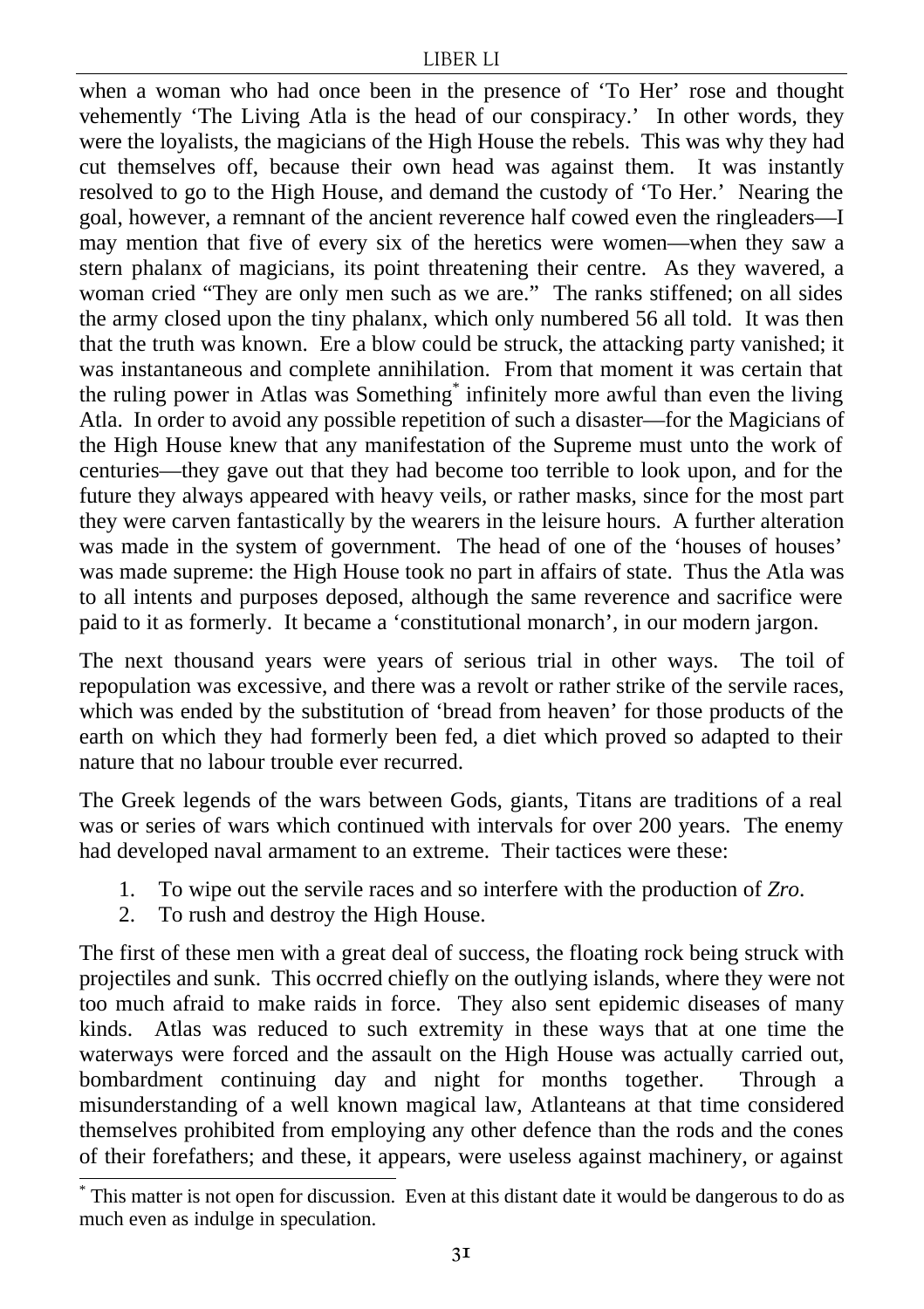men protected by fortification in such a way that they could not be got at from any quarter. Thus the sharklike submarines of the enemy were unassailable. The war was therefore at first entirely one-sided. A certain youthful magician, however, resolving to die for his country if need were, decided to retaliate. He had found that *Zro* in its nascent state (*i.e.* between the globes) had the power of bringing about endothermic reaction, seawater for example becoming caustic soda and hydrochloric acid; and further that this acid thus produced was many thousand times more active that in its normal state. For example, the rock basin in which he conducted his first experiment dissolved as rapidly as butter under boiling oil. He then prepared a number of pairs of receiver-globes, and dropped them in the vicinity of the enemy's submarines by night. In this manner he destroyed the hulls of almost the whole fleet in a single night; and the remainder fled in panic at dawn. They returned the following year, carrying out daylight raids only and devoting themselves to destroying the labourmills. The young magician had been rewarded for his services by being presented to the Atla, and this example encouraged others to find means of attacking the invaders. Artificial darkness was therefore invented, and combined with the former method; but this was only partially successful, the tremendous pace of the 'sharks' enabling them to evade any threatening clouds. They did enormous damage, and the supplies of *Zro* were seriously curtailed. Things now went from bad to worse, and culminated in the attack on the High House, the besiegers keeping their battleships surrounded by rafts of fire, so that attack was impossible even by night. It was then that the High House called on the heroism of its sons. Armed with long swords of *Zro*, they plunged into the sea, to perish indeed under the tooth of the Zhee-Zhou, but not before they had time to hack the invading battleships to shreds. Their floating torch-rafts only assisted the attack by directing the swimmers to their quarry. The attack on the High House had roused Atlas at last. A counter invasion was plotted and carried out with immediate and complete success, the enemy being exterminated, and their country not merely ravaged but destroyed by arousing the forces of earthquake. All activity of this kind being however deprecable, a recurrence was guarded against by removing the High House to the lofty mountain previously described, and a 'house' was chosen to cultivate the art of war, and entrusted with the duty of destroying any living thing that might approach within a hundred miles of Atlas.

Only one other adventure of historical importance remains to be recorded. It is the attempt of some foolish Atlanteans to found an 'Empire', and so to be entirely distinguished from the missionary effort referred to previously. The original settlement of Atlas, as has been the case with all flourishing colonies, was made by a few hardy pioneers, who strengthened themselves by growth. But Atlas in her momentary madness poured out blood and treasure in the fatuous attempt to impose alien domination on lands utterly unsuited to the genius of the people. The idea, of course, was to increase the supply of labour and consequently the output of crude *Zro*. In the first place the adventure was expensive. It was uneconomical (in the scientific sense) to send ships with less than 1000 fighting men. The *Zro* required for these meant the employment of at least 7000 serviles, and naval construction was therefore of a colossal order. But although little difficulty was found in conquering the country in the military sense, the natives had to be almost exterminated, and the labour of the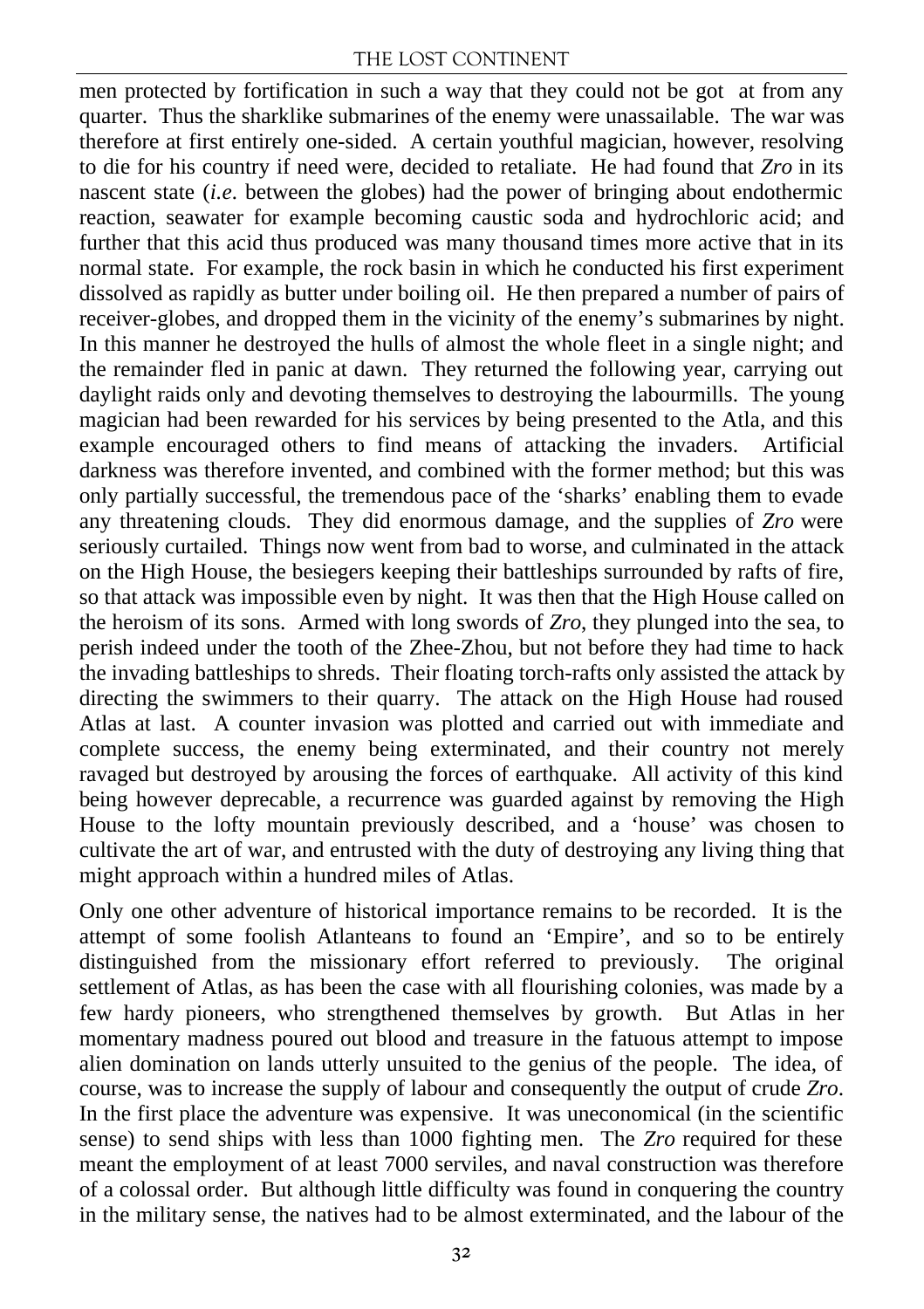survivors proved difficult to enforce. It was even then not a tenth as efficient as that of the serviles at home. The imported serviles moreover caught native diseases, and died in hundred; and though by prodigious sacrifices the East African Empire was kept going for nearly 200 years, it had to end at last no less ingloriously than the French adventure in Mexico, or the English in India, Egypt and South Africa.<sup>\*</sup>

The main cause was the impossibility of breeding children in a climate so unsuitable, even of maintaining their own women, and above all the fact that the crude *Zro* was not of quality equal to that obtained in Atlas, and that the *Zro* generated by the Atlanteans themselves was not to be made at all outside their own country. The lesson was learnt. Until the end no further attempt was made to advance in any but the true direction. The great majority of the colonists returned to Atlas; but many, degenerating as is the fashion with colonists of this conquering kind, abandoned *Zro* for gross food, intermarried with the natives, and have generally degenerated yet further to races inferior even to the present descendants of those who were in those days the equivalents of the serviles of Atlas.

<sup>\*</sup> I write little, but not much, in advance of the events. To illustrate the theory here advanced I will ask the reader to compare the results of the attempt to colonize America by (*a*) the whole military power of Spain at her zenith, (*b*) the handful of exile in the "Mayflower."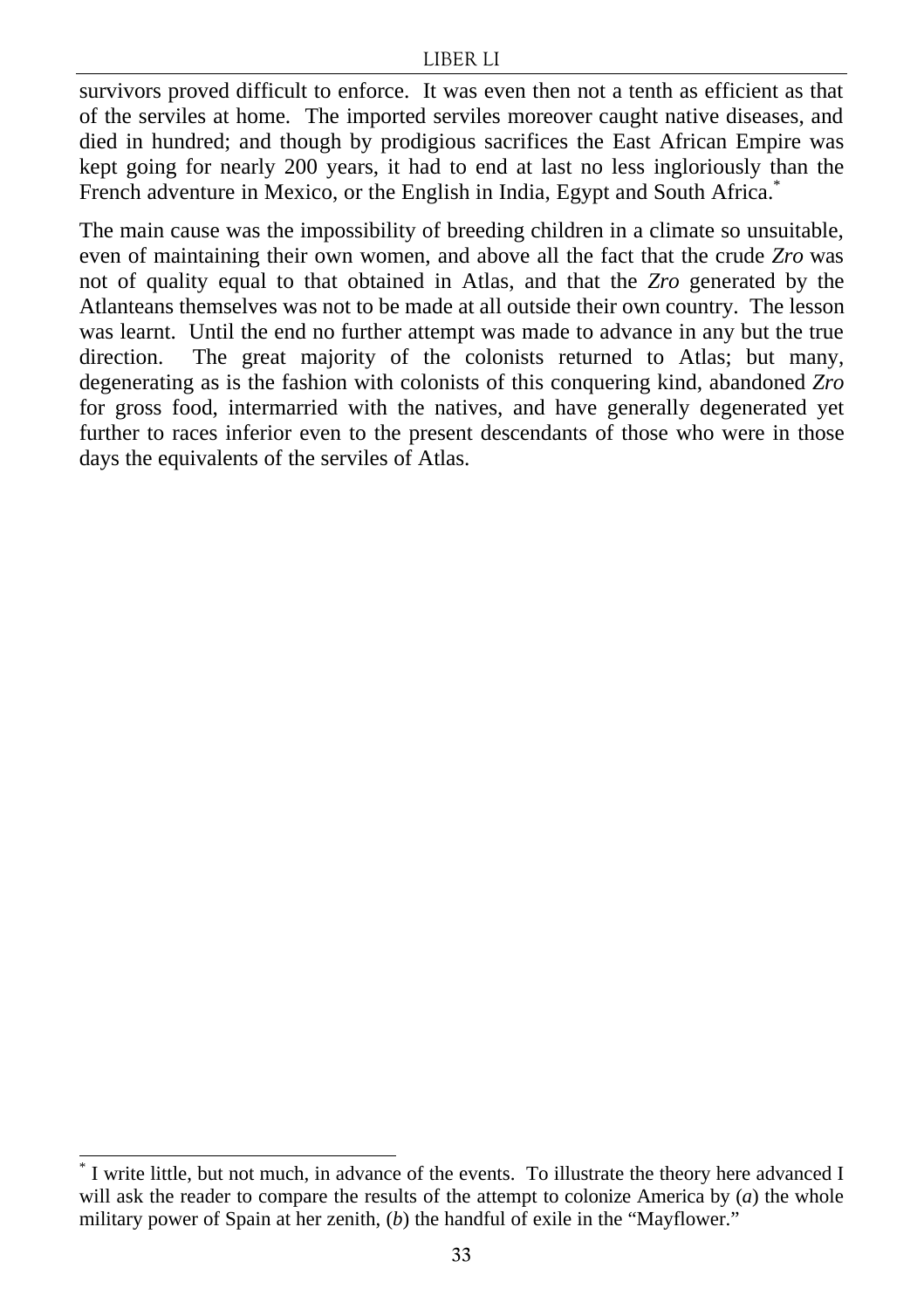# IX OF THE CATASTROPHE; ITS ANTECEDENTS AND PRESUMED CAUSES

In my remarks on *Zro* I gave a necessarily somewhat diffuse account of the properties of this remarkable substance. It must now be made clearer that the crude *Zro* in its nine stages produced by the serviles, and consumed in the 'Houses' was in each stage of inferior quality to that of the same degree produced by the Atlanteans, and consumed by the High House. For example, the crude *Zro* was made in a labour-mill will all sorts of insulations. The first stage of the priest's *Zro* could be made anywhere and at any time, and naturally directed itself to the receptacle for it without any precautions. It must, I think, be presumed that the *Zro* generated in the High House was again of far greater purity and potency. Very little of it can have been used in the experiments of the magicians, and it is therefore necessary to account for enormous quantities, produced during many centuries of uninterrupted labour. I have, however, no data of any kind for this investigation; the mysteries of the High House have ever been inscrutable, and were not wholly delivered to the Heirs of Atlas. They must be rediscovered by the magicians of the new race. It may be that in some form or other the *Zro* had been made stable, and used to impregnate the column which is alleged to have been driven 'through the earth'; perhaps, and less improbably, only to the depth of a few hundred miles. This column, however long it may have been, had certainly its top immediately below the reservoir of the High House. It had been completed about 70 years before the 'catastrophe' but apparently no attempt was made to utilize it in any way. To me it appears probably that in some one mind the whole 'catastrophe' was brooding, that the column was part of the device, and that the event which I shall now describe was the other part.

This event was the birth of a child in the High House, a child without the distinguishing mark of the daughters of Atlas. That any child at all should have been born there is so incredible that I am inclined to suspect an improper use of the word 'born.' I think rather that a magician brought *Zro* to its eleventh stage, when it takes human form, and lives! The alternative theroy is that of the 'Angel of Venus', described in the chapter on the underground Gardens of Atlas. The supporters of this theory hold that the child was not born of a priestess, but of the living Atla.

In any case, the whole country gave itself to unbridled rejoicing. Work was carried on at a greater speed than ever before: one might say a delerium of labour. For eleven years this continued without cessation, and then without warning came the order to repair to the High House—every man, woman and child of Atlas. What was then done I know not, and dare not guess; that same day seven volunteers, heroic exiles from the reward of so many centuries of toil, voluntary maroons on the discarded planet, the Heirs of Atlas, turned their faces from the High House, and severally sought distant mountains, there each to guard his share of the Secrets of the Holy Race, and in due time to discover and train up fit children of other races of the earth so that one day another people might be founded to undertake another such task as that now ended.